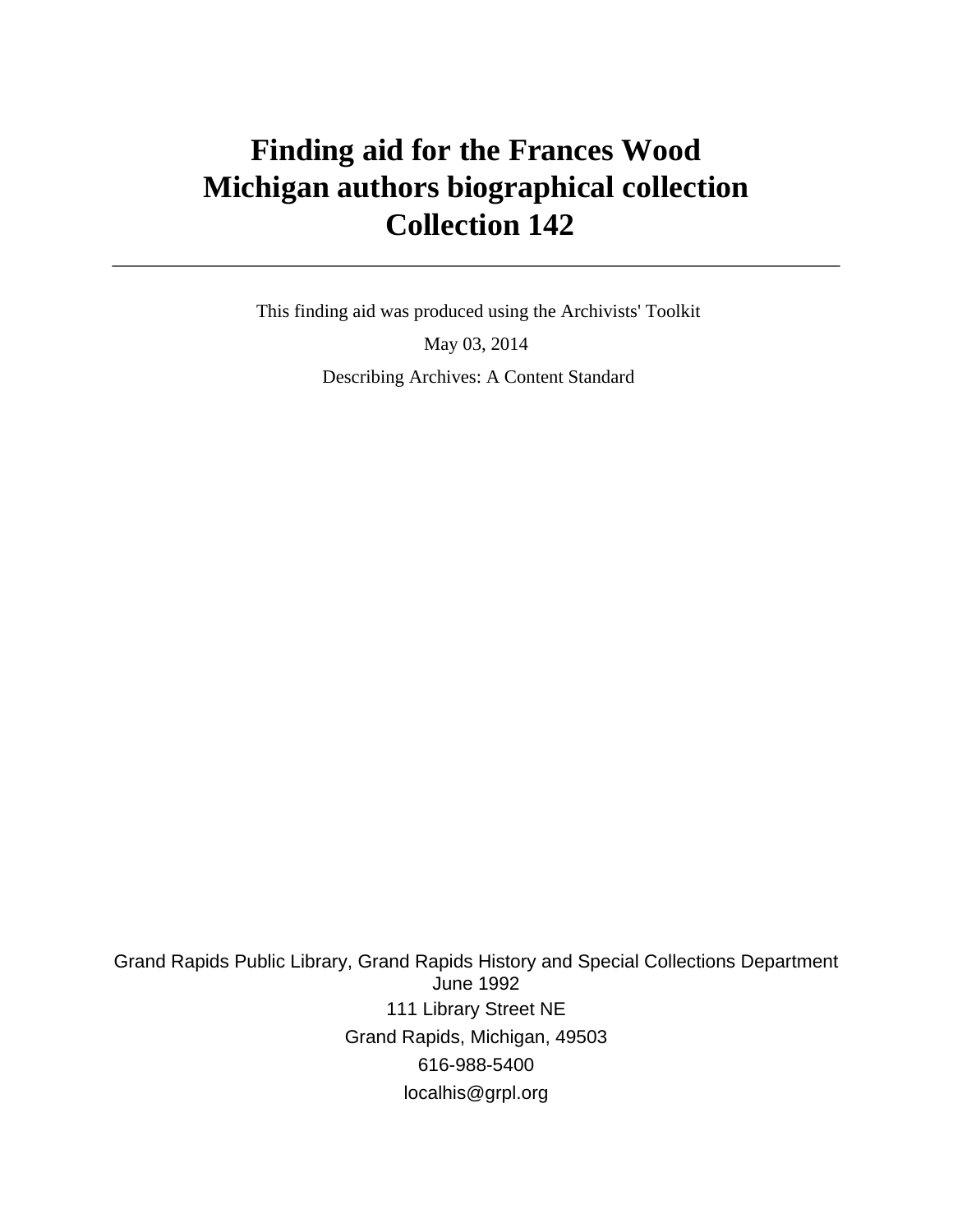# **Table of Contents**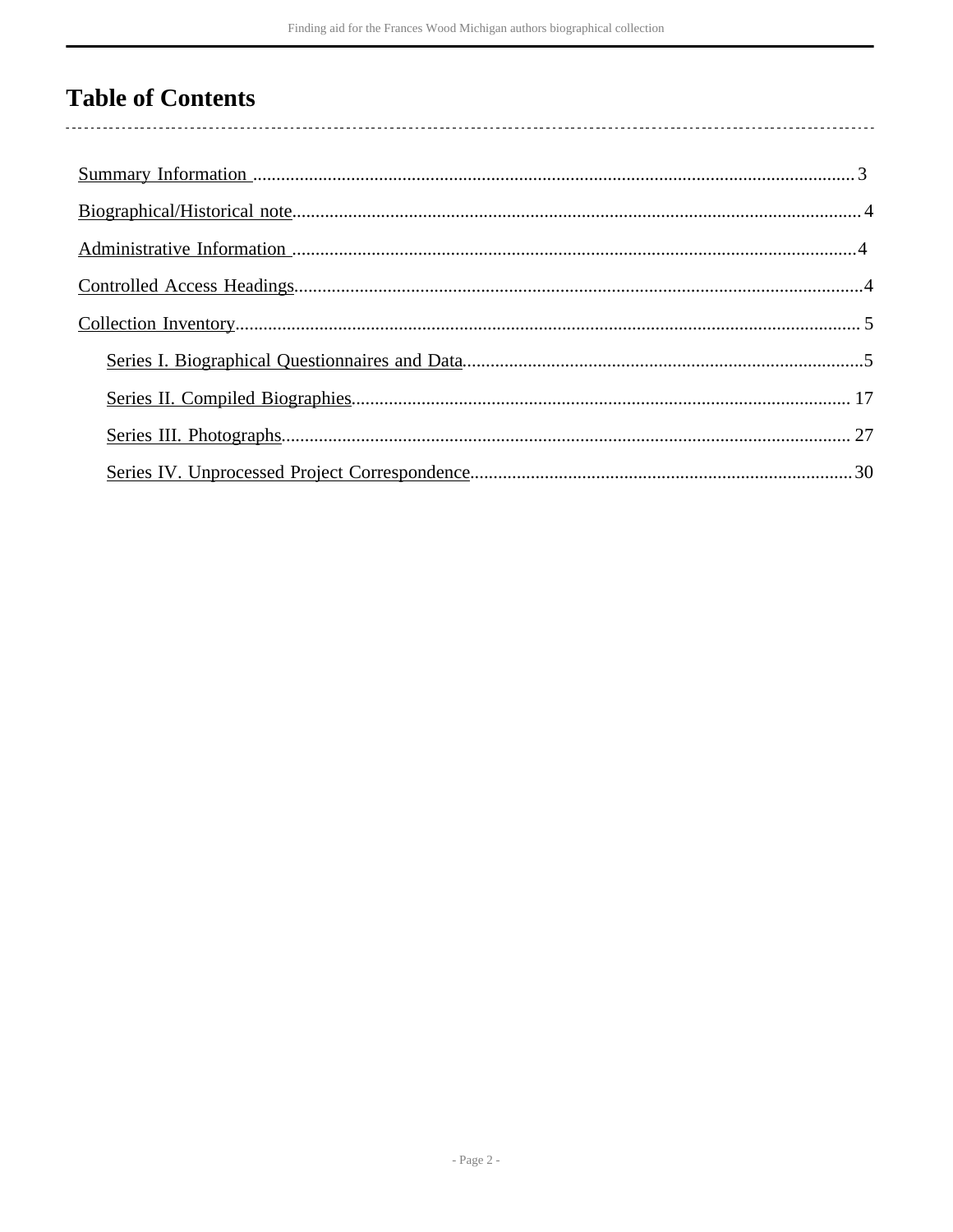# <span id="page-2-0"></span>**Summary Information**

..................................

| <b>Repository</b> | Grand Rapids Public Library, Grand Rapids History and Special<br><b>Collections Department</b>                                                                                                                                                                                                                                                                                                                                                                                                                                                                                                                                        |
|-------------------|---------------------------------------------------------------------------------------------------------------------------------------------------------------------------------------------------------------------------------------------------------------------------------------------------------------------------------------------------------------------------------------------------------------------------------------------------------------------------------------------------------------------------------------------------------------------------------------------------------------------------------------|
| <b>Creator</b>    | Wood, Frances                                                                                                                                                                                                                                                                                                                                                                                                                                                                                                                                                                                                                         |
| <b>Title</b>      | Frances Wood Michigan authors biographical collection                                                                                                                                                                                                                                                                                                                                                                                                                                                                                                                                                                                 |
| Date [inclusive]  | 1939-1943                                                                                                                                                                                                                                                                                                                                                                                                                                                                                                                                                                                                                             |
| <b>Extent</b>     | 2.7 Linear feet Seven boxes                                                                                                                                                                                                                                                                                                                                                                                                                                                                                                                                                                                                           |
| Language          | English                                                                                                                                                                                                                                                                                                                                                                                                                                                                                                                                                                                                                               |
| <b>Abstract</b>   | Frances Wood was a librarian at the Grand Rapids Public Library in<br>Grand Rapids, Michigan. In late July 1939, and again in July 1942,<br>she sent questionnaires to contemporary Michigan authors who had<br>produced a work of 40 pages or more. With the questionnaire she sent a<br>request for a photograph, and a letter in which she described her intention<br>of using the information to compile a volume on Michigan authors.<br>This collection contains the biographical information and photographs<br>collected. Biographical information is available for over 700 authors and<br>photographs for over 200 authors. |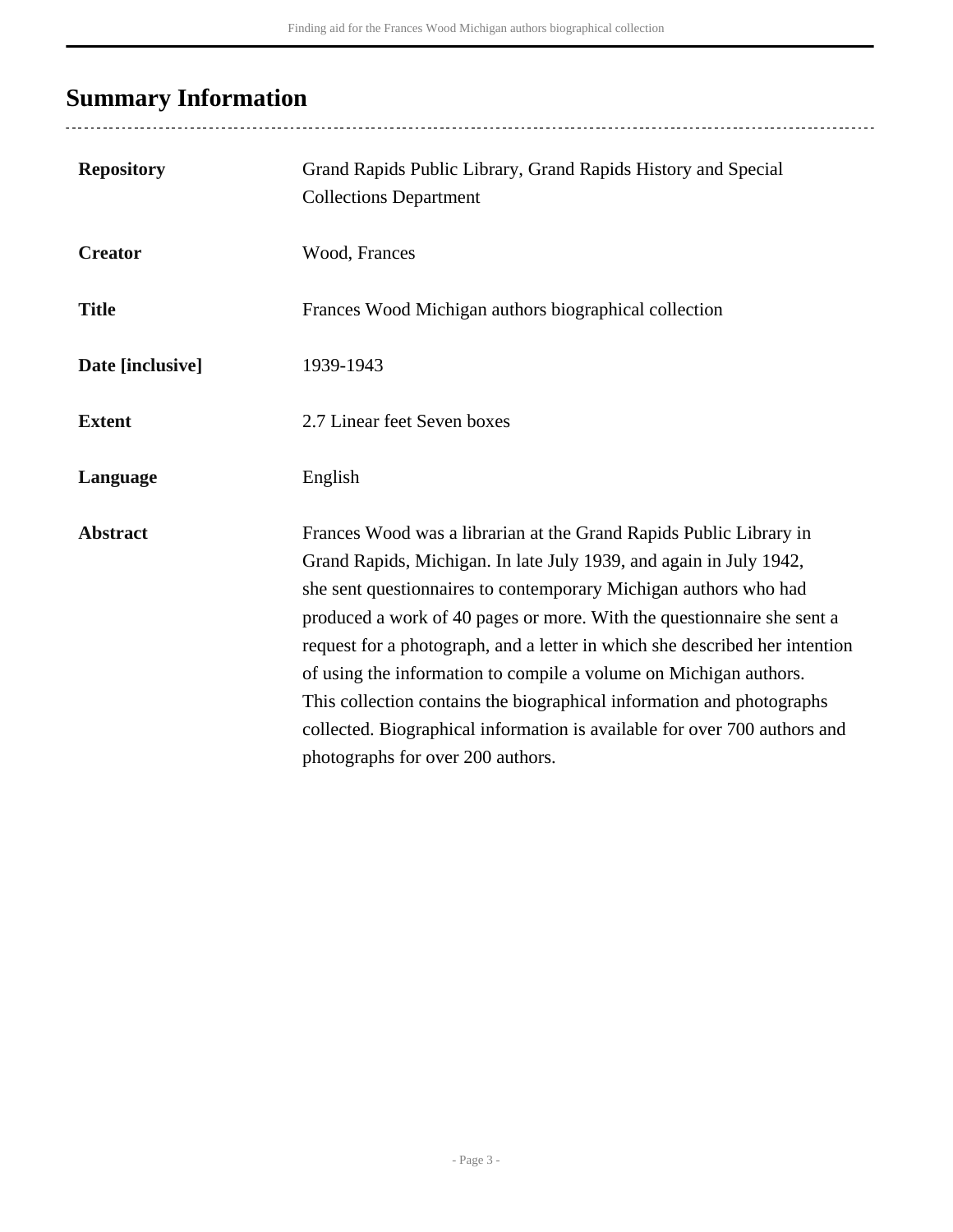## <span id="page-3-0"></span>**Biographical/Historical note**

In late July 1939, and again in July 1942, Frances Wood, a librarian at the Grand Rapids Public Library, sent questionnaires to contemporary Michigan authors who had produced a work of 40 pages or more. With the questionnaire she sent a request for a photograph, and a letter in which she described her intention of using the information to compile a volume on Michigan authors.

Some of the authors replied with extensive information, others returned the questionnaire unanswered and suggested looking up data in Who's Who in America. Still others did not respond. Nevertheless, Wood collected data on more than 700 writers, and photos of more than 200. The planned volume, however, was never published, making this collection the original and ultimate source of her work.

## <span id="page-3-1"></span>**Administrative Information**

### **Publication Information**

Grand Rapids Public Library, Grand Rapids History and Special Collections Department June 1992

#### **Immediate Source of Acquisition note**

Frances Wood, accession number 1986.128

## <span id="page-3-2"></span>**Controlled Access Headings**

#### **Genre(s)**

• personal papers

## **Subject(s)**

• Authors, American -- Michigan -- Biography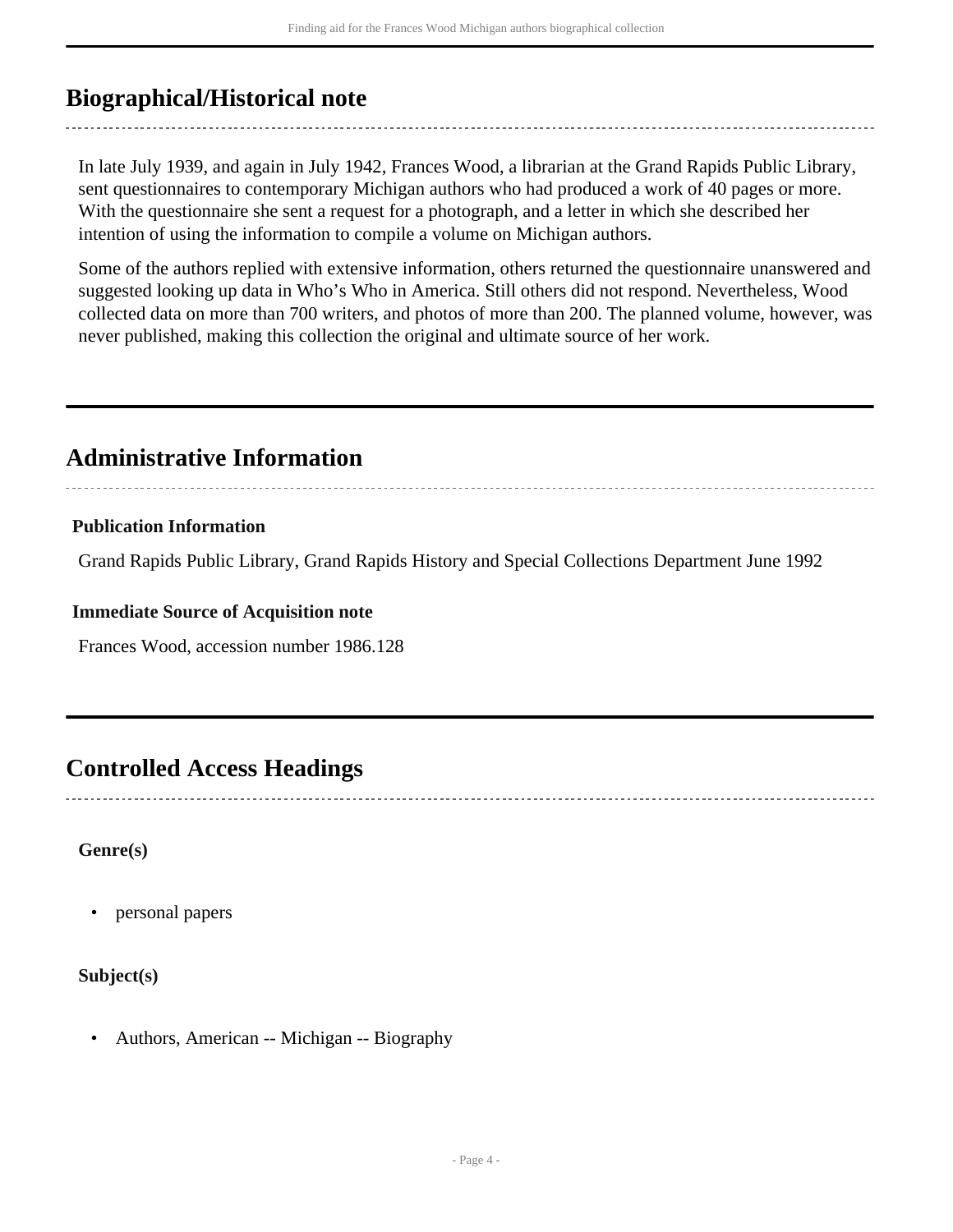# <span id="page-4-0"></span>**Collection Inventory**

### <span id="page-4-1"></span>**Series I. Biographical Questionnaires and Data**

#### **Scope and Contents note**

Drawn from the returned questionnaires and correspondence with many of the authors (boxes 1-3)

|                                                                                                                                           | <b>Box</b>   | <b>Folder</b>  |
|-------------------------------------------------------------------------------------------------------------------------------------------|--------------|----------------|
| Aaron, Charles D. / Abbott, Ethelyn / Abbott, Eva                                                                                         | $\mathbf{1}$ | $\mathbf{1}$   |
| Abbott, Fred H. / Abell, George W. / Ackerman, Goldie S. / Adams,<br>Edward L. / Adams, Elmer C.                                          | $\mathbf{1}$ | $\overline{2}$ |
| Adams, Frances L. / Adams, Frank R. / Adams, George M. / Adams,<br>Randolph G. / Aigler, Ralph W. / Aikman, Williamson / Aiton, Arthur S. | $\mathbf{1}$ | 3              |
| Aldrich, Frederick H. / Alexander, John / Allen, Clifford / Allen, Eugene /<br>Allen, Eugene T. / Allen, George H.                        | $\mathbf{1}$ | 4              |
| Allen, Roland C. / Altrocchi, Julia C. / Amesse, John W. / Anderson,<br>Helen K. / Anderson, Nels / Andress, James M.                     | $\mathbf{1}$ | 5              |
| Andrews, Roger M. / Andrus, Edythe F. / Angell, Robert S / Applegate,<br>Thomas S. / Armstrong, Anne W. / Armstrong, Howard H.            | $\mathbf{1}$ | 6              |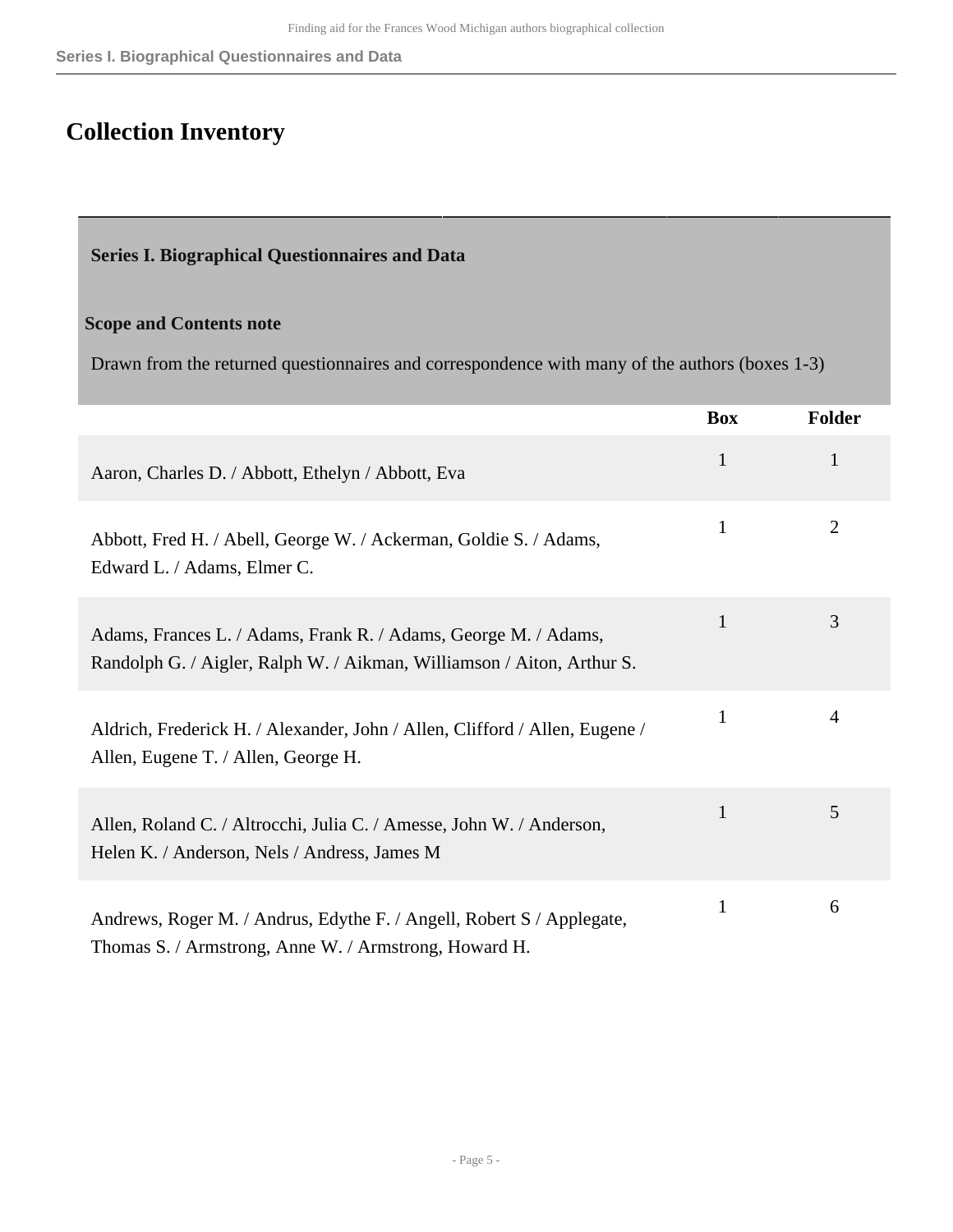| Armstrong, Louise V. / Aronstam, Noah E. / Atkins, Gaius G. / Atkinson,<br>Eleanor / Averill, Elias M.                      | $\mathbf{1}$ | 7  |
|-----------------------------------------------------------------------------------------------------------------------------|--------------|----|
| Babcock, Henry S. / Babcock, Robert W. / Bacon, Frances H. / Badger,<br>Walter L. / Bagley, William C.                      | $\mathbf{1}$ | 8  |
| Bailey, Benjamin F. / Bailey, Liberty H. / Bailey, Philip H. / Baker, Ray<br>S. / Baker, Russell R. / Ball, Rachel S.       | $\mathbf{1}$ | 9  |
| Barcus, Frank A. / Barlow, Ruth C. / Barnaby, Horace T. / Barnes, Charles<br>C. / Barns, Burton A. / Barr, Henrietta C.     | $\mathbf{1}$ | 10 |
| Barrett, Albert M. / Bartell, Floyd E. / Bartlett, Harley H. / Bartoo, Grover<br>C. / Bashir, Antony / Baxter, Charles H.   | $\mathbf{1}$ | 11 |
| Baum, Lyman Frank                                                                                                           | $\mathbf{1}$ | 12 |
| Bayliss, Joseph / Beach, Rex E. / Beagle, Maude S. / Beard, Oliver T. /<br>Beardslee, John W., Sr. / Beardslee, John W, Jr. | $\mathbf{1}$ | 13 |
| Beck, Earl Clinton / Beglinger, Nina J. Bennett, William L. / Bennett,<br>Henry E. / Bennett, James O. / Bennett, Jesse M.  | $\mathbf{1}$ | 14 |
| Benson, Allan L. / Berkhof, Louis / Bessey, Ernst A. / Beukema, John C. /<br>Bigolow, Samuel L. / Bishop, William W.        | $\mathbf{1}$ | 15 |
| Bissell, Irving J. / Blaisdell, Thomas C. / Blake, Eleanor / Blanchard,<br>Arthur H. / Blanchard, Frank N. / Block, Ralph   | $\mathbf{1}$ | 16 |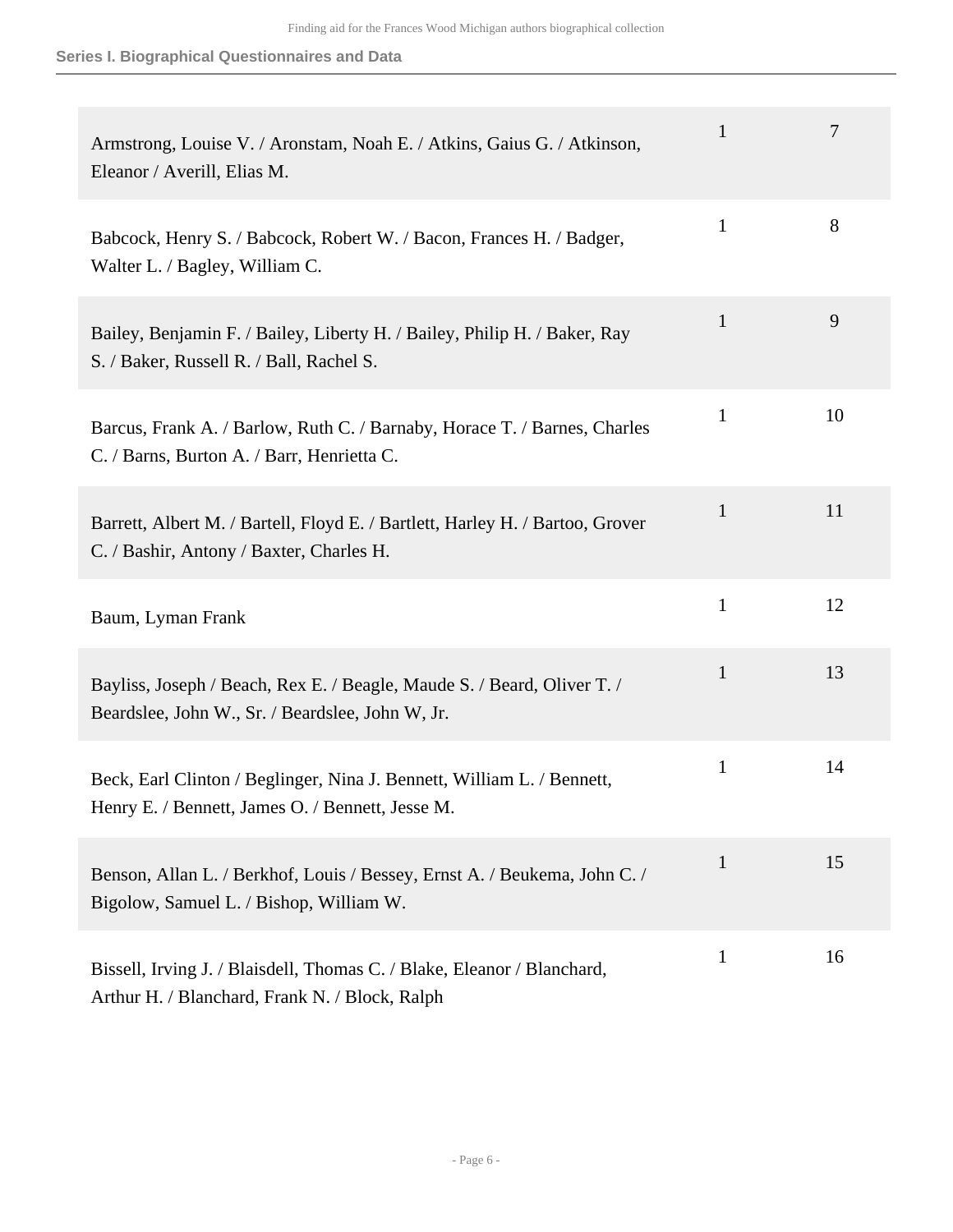| Blome, Walter H. / Boak, Arthur E.R. / Bodfish, Morton / Boldyreff,<br>Tatiana W. / Boston, Orlan W. / Bowman, James C.                    | $\mathbf{1}$ | 17 |
|--------------------------------------------------------------------------------------------------------------------------------------------|--------------|----|
| Braden, James A. / Bradley, Daniel F. / Bradley, Preston / Braun, V.O. /<br>Brearley, Harry C. / Brearley, William H.                      | $\mathbf{1}$ | 18 |
| Brewer, Gladys / Brink, William G. / Bromage, Arthur W. / Brooks, Alfred<br>M. / Brown, Earnest E. / Brown, Everett S.                     | $\mathbf{1}$ | 19 |
| Brown, George G. / Brown, James H. / Brownson, Josephine / Buck,<br>Dorothy C. / Buell, Mahlon H. / Bunch, Taylor G.                       | $\mathbf{1}$ | 20 |
| Bunting, Russell W. / Burnham, Smith / Bursley, Joseph A. / Butterfield,<br>Caroline                                                       | $\mathbf{1}$ | 21 |
| Callahan, Leo F. / Campau, Ethel L. / Campbell, Douglas H. / Campbell,<br>Elise H. / Carlen, Sr. M./ Carlson, Oliver / Carlson, William S. | $\mathbf{1}$ | 22 |
| Carlton, Frank T. / Carpenter, John R. / Carrothers, George / Catlin,<br>George B. / Cauley, Thomas F. / Chaffee, Newton W.                | 1            | 23 |
| Chase, Frances W.B. / Chase, Lew Allen / Chase, Vernon E. / Cherryman,<br>Myrtle K. / Clack Robert W.                                      | $\mathbf{1}$ | 24 |
| Claggett, Ralph P. / Clapp, Marie W.W. / Clark, Emanuel M. / Cleary,<br>Helen C.J. / Cleary, P. Roger / Clute, William K.                  | $\mathbf{1}$ | 25 |
| Cody, Alpheus Sherwin / Colby, Dr. Charles C. / Cole, Dr. Fay-Cooper /<br>Collins, Kreigh / Collins / Lavrentine B. / Comfort, Jane L.     | $\mathbf{1}$ | 26 |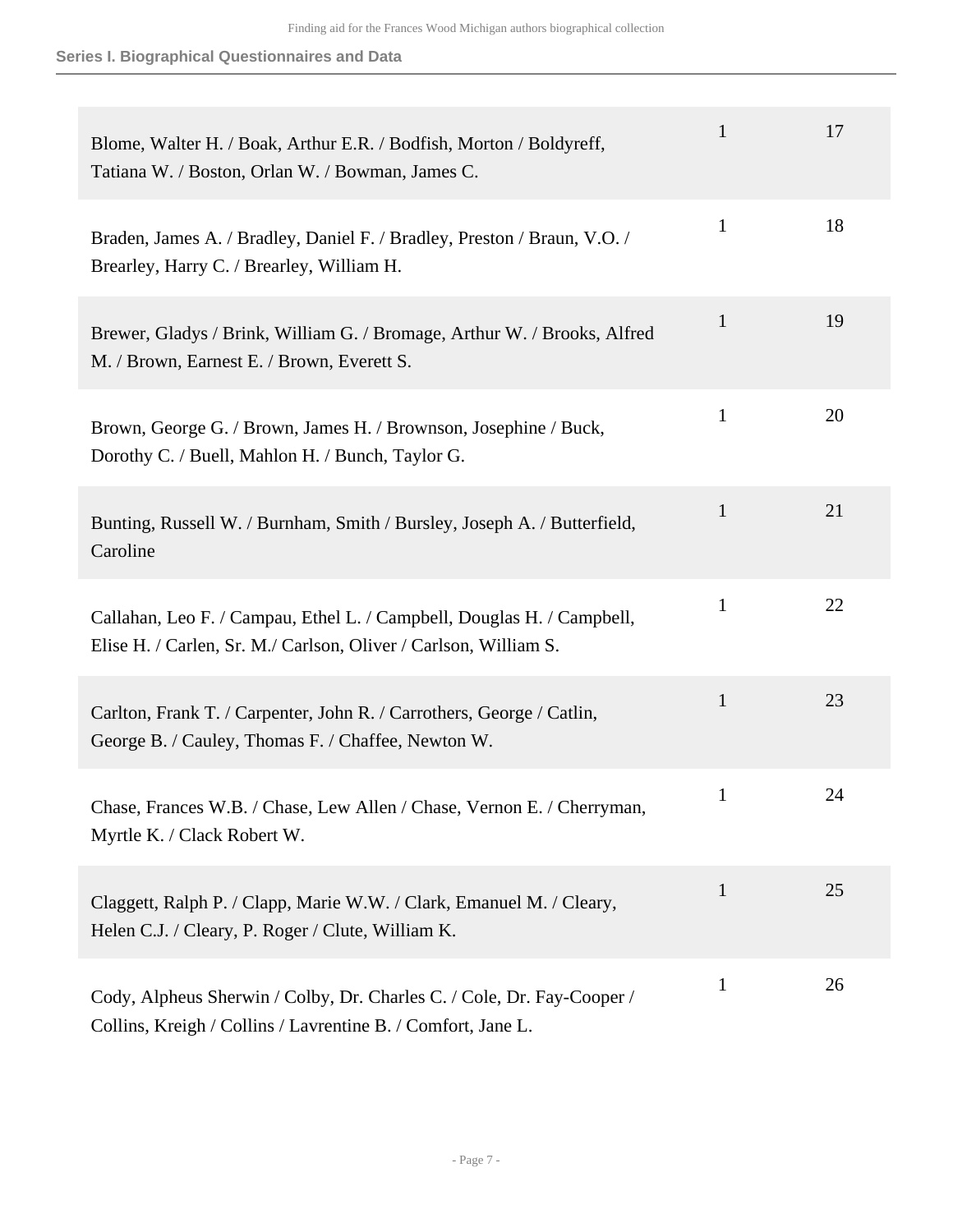| Compton, Holly / Condon, Helen B. / Conrad, Lawrence H. / Cooley,<br>Marjorie L. / Cory, Chalres R. / Craker, Rutherford                             | $\mathbf{1}$ | 27 |
|------------------------------------------------------------------------------------------------------------------------------------------------------|--------------|----|
| Crane, Dr. Verner W. / Crawford, Mildred / Creaser, Charles W. / Crellin,<br>Charles G. / Cross, Arthur L. / Cumings, Edward M. / Curtis, Francis D. | $\mathbf{1}$ | 28 |
| Dahlstrom, Carl E.W.L / Daly, James J. / Daniels, Francis P. / Darbee,<br>John R. / Davenport, Eugene / Davis, Dr. Bradley M.                        | $\mathbf{1}$ | 29 |
| Davis, Calvin O. / Davis, Dale S. / Davis, Jesse B. / De Angeli,<br>Marguerite / DeKruif, Paul / DeJong, David C.                                    | $\mathbf{1}$ | 30 |
| DeJong, Meindert / DeJong, Ymen Peter / DeMass, Orrin A. / Denton,<br>Clara J. / DeRan, Edna S. / Detzer, Karl                                       | 1            | 31 |
| De Young, Chris A. / Dibble, Charles L. / Dice, Lee R. / Dimnent, Edward<br>D. / Doll, Lena G./ Doney, Russell                                       | $\mathbf{1}$ | 32 |
| D'Ooge, Benjamin L./ Doolittle, Howard S. / Doub, Arnold V. / Douglas,<br>Lloyd C. / Downer, Alvin E. / Downing, Elliot R.                           | 1            | 33 |
| Drake, Joseph H. Sr. / Drews, Robert S. / Driggs, Lawrence L. / DuFrain,<br>Frank J. / Dunbar, Willis F. / Duncan, Ida R.                            | $\mathbf{1}$ | 34 |
| Dunham, Walter L. / Dustin, Fred/ Dutton, Henry P. / Dykema, Peter W.                                                                                | $\mathbf{1}$ | 35 |
| Eardley, Armand J. / Eberhart, Nelle R. / Edwardine, Mary / Ellett, Stanton<br>E. / Edmonson, James B. / Ellis, Howard S.                            | $\mathbf{1}$ | 36 |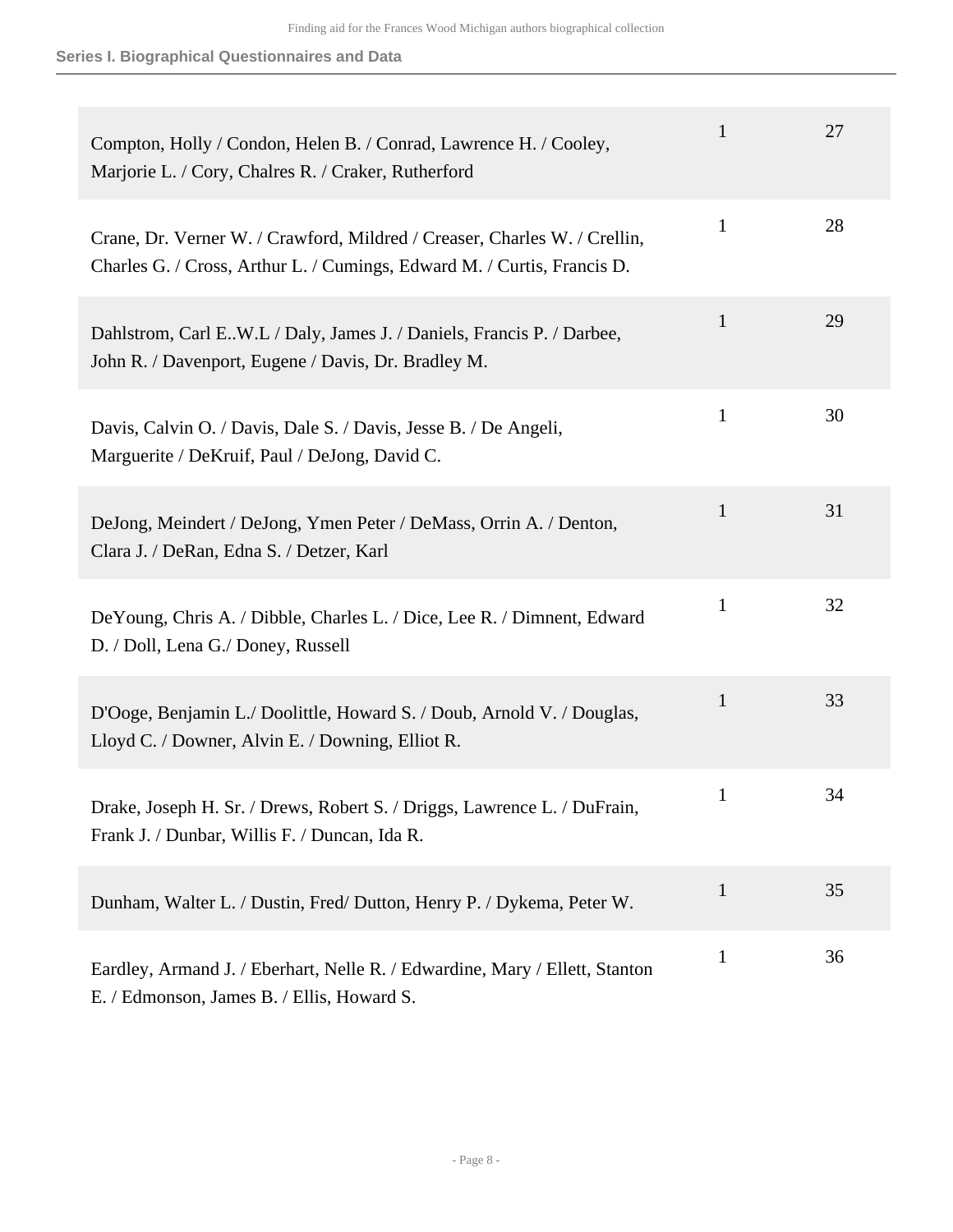| Emmons, Lloyd C. / Erlandson, Oscar C. / Euwema, Ben / Evjen, John O.                                                                                                   | $\mathbf{1}$   | 37             |
|-------------------------------------------------------------------------------------------------------------------------------------------------------------------------|----------------|----------------|
| Fairchild, David G. / Fairlie, John A. / Fall, Frank A. / Fideler, Raymond<br>E./ Field, Peter H. / Finton, Walter L.                                                   | $\mathbf{1}$   | 38             |
| Fischbach, Julius / Fisher, Ernest M. / Fisher, James / Fitch, Roscoe C.<br>Fitzpatrick, Loretta / Fixel, Arthur E.                                                     | $\mathbf{1}$   | 39             |
| Fixel, Rowland W. / Flanders, Isadore E. / Folks, Homer / Ford, Richard<br>C. / Ford, Walter B. / Forsythe, Charles E. /                                                | $\mathbf{1}$   | 40             |
| Forsythe, Warren E. / Foust, Judson W. / Fox, Emma A. / Fox Frances M. /<br>Fraser, Chelsea C. / Freund, Philip                                                         | $\mathbf{1}$   | 41             |
| Friday, David / Fryklund, Verne C. / Fuller, Ethel R. / Fuller, George                                                                                                  | $\mathbf{1}$   | 42             |
| Gahagana, Marguerite M. / Gallinger, Osma P. / Ganoe, William A. /<br>Gansser, Emil B. / Gauss, Christian / German, William M.                                          | $\overline{2}$ | $\mathbf{1}$   |
| Gessner, Robert / Gibson, George W. / Giffin, James A. / Gilman, Mildred<br>E. / Giltner, Ward / Goddard, Edwin C.                                                      | $\overline{2}$ | $\overline{2}$ |
| Goodsell, Charles T. / Goodwin, Vera V. / Gould, Laurence M. / Grant,<br>Maude M. / Grensel, John H. / Griffith, Elmer C. / Griswold, Frederic H. /<br>Griswold, Ruth M | $\overline{2}$ | 3              |
| Gushee, Edward T.                                                                                                                                                       | $\overline{2}$ | 4              |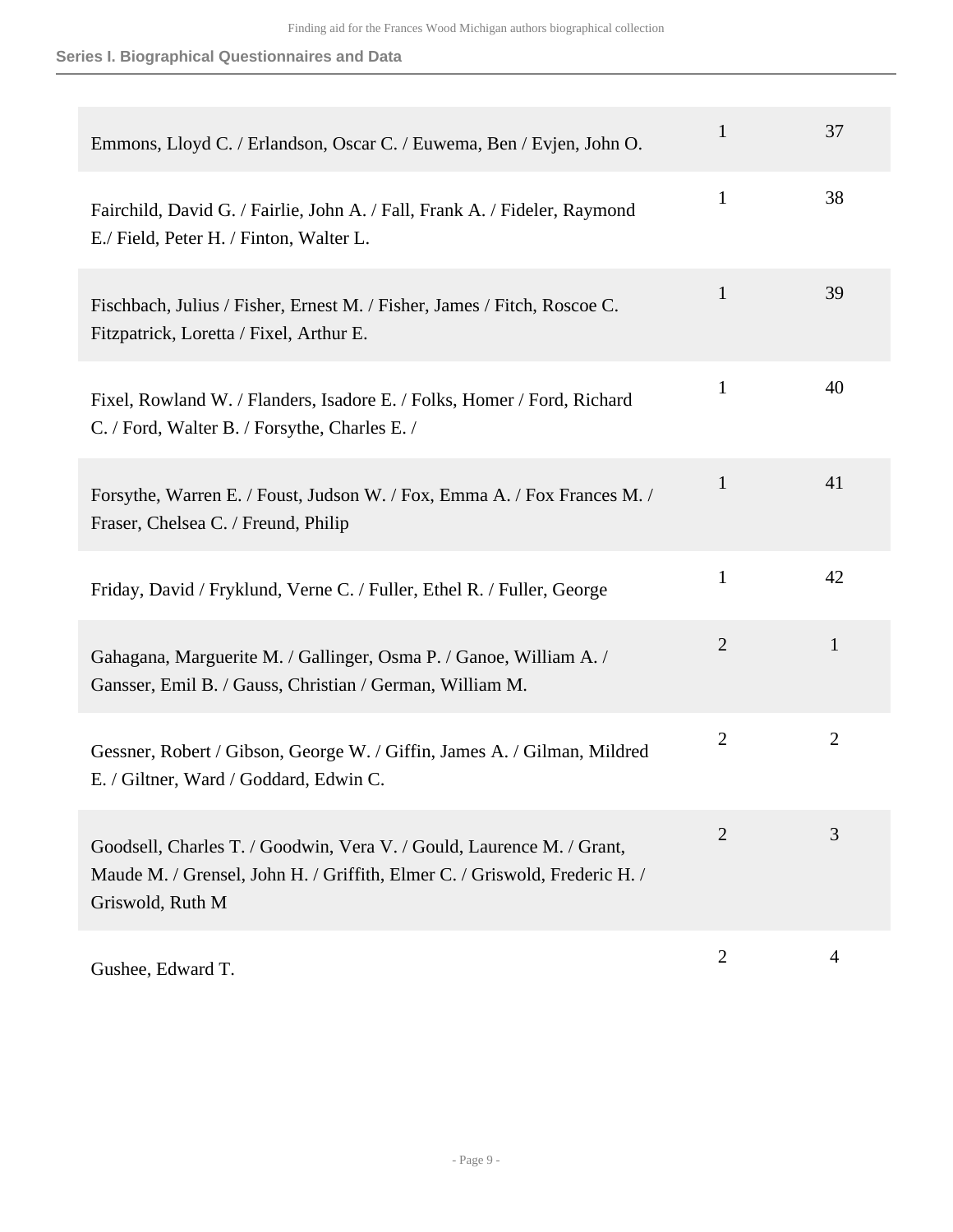| Hadzsits, George D. / Haight, Floyd L. / Haines, Donald H. / Hale,<br>William J. / Hall, Marguerite F. / Hall Robert B.       | $\overline{2}$ | 5  |
|-------------------------------------------------------------------------------------------------------------------------------|----------------|----|
| Halladay, Anne M. / Halstead, William P. / Hamberg, Merrill C. / Hanna,<br>Willard A. / Hardy, Mary E. / Harrop, Arthur H.    | $\mathbf{2}$   | 6  |
| Hart, Lloyd C. / Hatfield, Malcolm K. / Haviland, Laura S. / Hawkins,<br>Norval A. / Hayden, Joseph R. / Hayne, Coe S.        | $\overline{2}$ | 7  |
| Haynes, Carlyle B. / Heaton, Kenneth L. / Hecock, Donald S. Hedrick,<br>Wilbur O. / Hembdt, Phil H. / Henderson, Thomas J.    | $\mathbf{2}$   | 8  |
| Hendryx, James B. / Henry, David D. / Hertwig, Frederick / Hey, Chester<br>A. / Heyns, Garrett / Hickey, George S.            | $\overline{2}$ | 9  |
| Hickie, Paul W. / Higgins, Harold H. / Hinsdale, Wilbert B. / Hirshfeld,<br>Clarence F. / Hobart, Dean E. / Hobbs, William H. | $\overline{2}$ | 10 |
| Hoekstra, Peter / Hollister, Paul / Hollister, Richard D.T. / Holmes, David<br>L. / Holt, Carol M. / Hobbler, Icie M.         | $\overline{2}$ | 11 |
| Hopkins, Louis A. / Horan, Kenneth O. / Horton, George / Hotchkiss,<br>William O. / Hough, Lynn H. / Housel, William S.       | $\overline{2}$ | 12 |
| Hover, John M. / Howes, Royce / Howland, William A. / Hubbs, Carl L. /<br>Huddleson, I. Forest / Huizenga, Henry              | $\overline{2}$ | 13 |
| Hunzinga, Henry / Hull, Helen R. / Hurd, Muriel J. / Hyma, Albert /<br>Ingersall, Ernest                                      | $\overline{2}$ | 14 |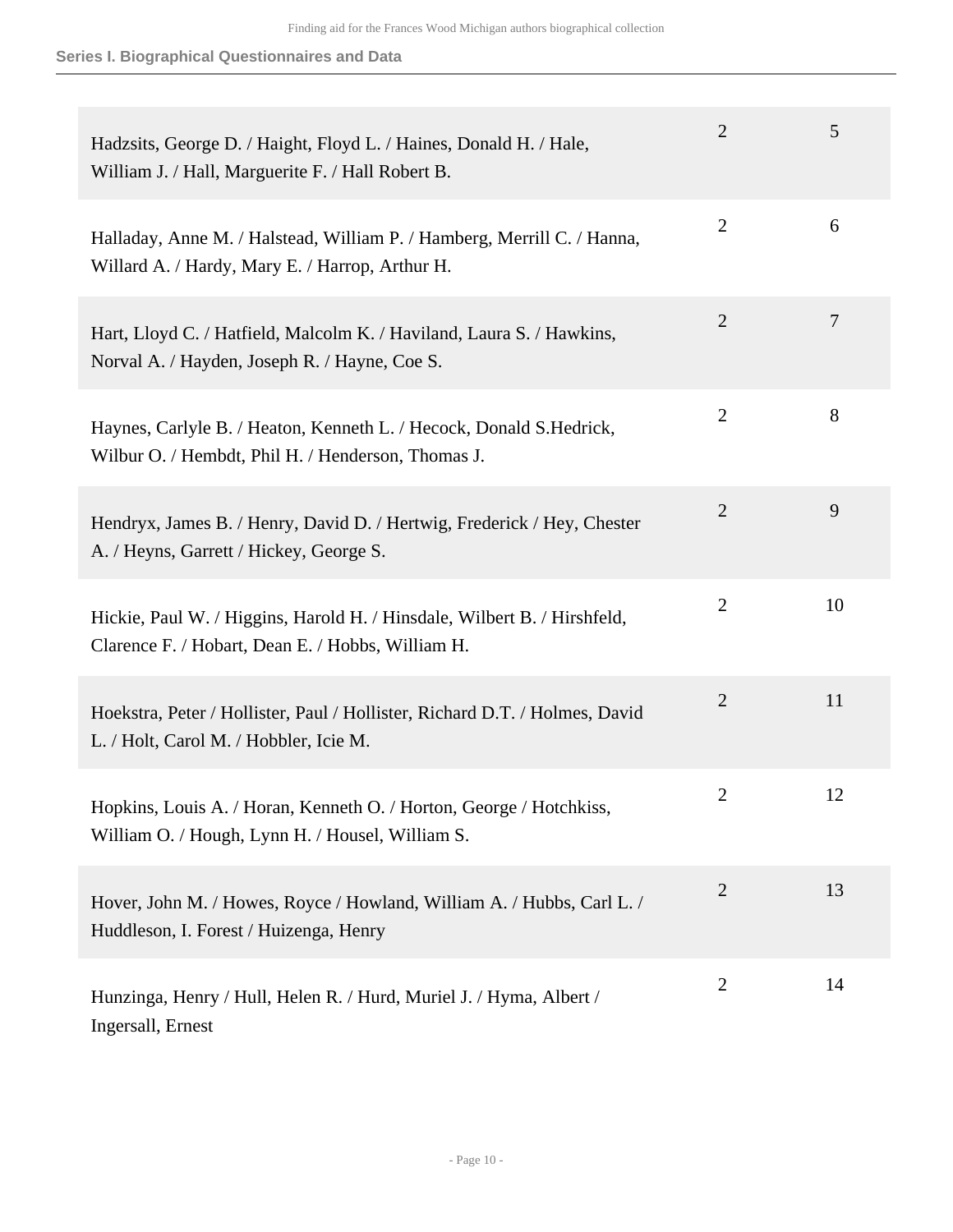| Jackson, Hazel A. / James, Preston E. / Jamison, James K. / Jatho, Charles<br>C. / Jefferson, Mark / Jewell, Edward A.                    | 2              | 15 |
|-------------------------------------------------------------------------------------------------------------------------------------------|----------------|----|
| Jewett, Xisra H. / Johns, Ray E. / Johnson Anna / Johnson Axel P. /<br>Johnson Edith L. / Johnson, Fred R.                                | $\overline{2}$ | 16 |
| Johnson, Marguerite W. / Johnston, Edgar G. / Judson, Jeanne / Judson,<br>Lyman S.                                                        | $\overline{2}$ | 17 |
| Kahn, Reuben L. / Keal, Harry M. / Keck, Christine M. / Kelso, Robert<br>W. / Kenoyer, Leslie A. / Ketcham, Dorothy / Kimerly, William L. | $\overline{2}$ | 18 |
| Kinietz, William V. / Kinnane, Charles H. / Kirn, George J. / Kohler, Eric<br>L. / Koopman, George R.                                     | $\overline{2}$ | 19 |
| Koopman, Margaret O. / Kraus, Edward H. / Kreps, Theodore J. / Krueger,<br>Walter W. / Kuiper, Barend K. / Kurtzworth, Harry M.           | $\overline{2}$ | 20 |
| Lagler, Karl F. / Lane, Alfred C. H. / Langereis, Henry H. / La Rue, Georg<br>R. / Larzelere, Claude S. / Lathers, Swift                  | $\overline{2}$ | 21 |
| Lauzon, August A. / Lawrence, Albert L. H. / Lechler, George T. / Leete,<br>Frederick D. / Lemon, Burton J. / Leonard, Clarence J.        | 2              | 22 |
| Lescohier, Don D. / Lewis, Edwin H. / Lewis, Ferris E.A. / Lillie, Leo C. /<br>Lindeman, Edward C. / Lindquist, Lilly                     | $\overline{2}$ | 23 |
| Linn, Henry H. / Little, Gladys M. / Livington, Burton E. / Lockwood,<br>Guy / Loomis, Frederick M. / Lovell, Alfred H.                   | $\mathfrak{2}$ | 24 |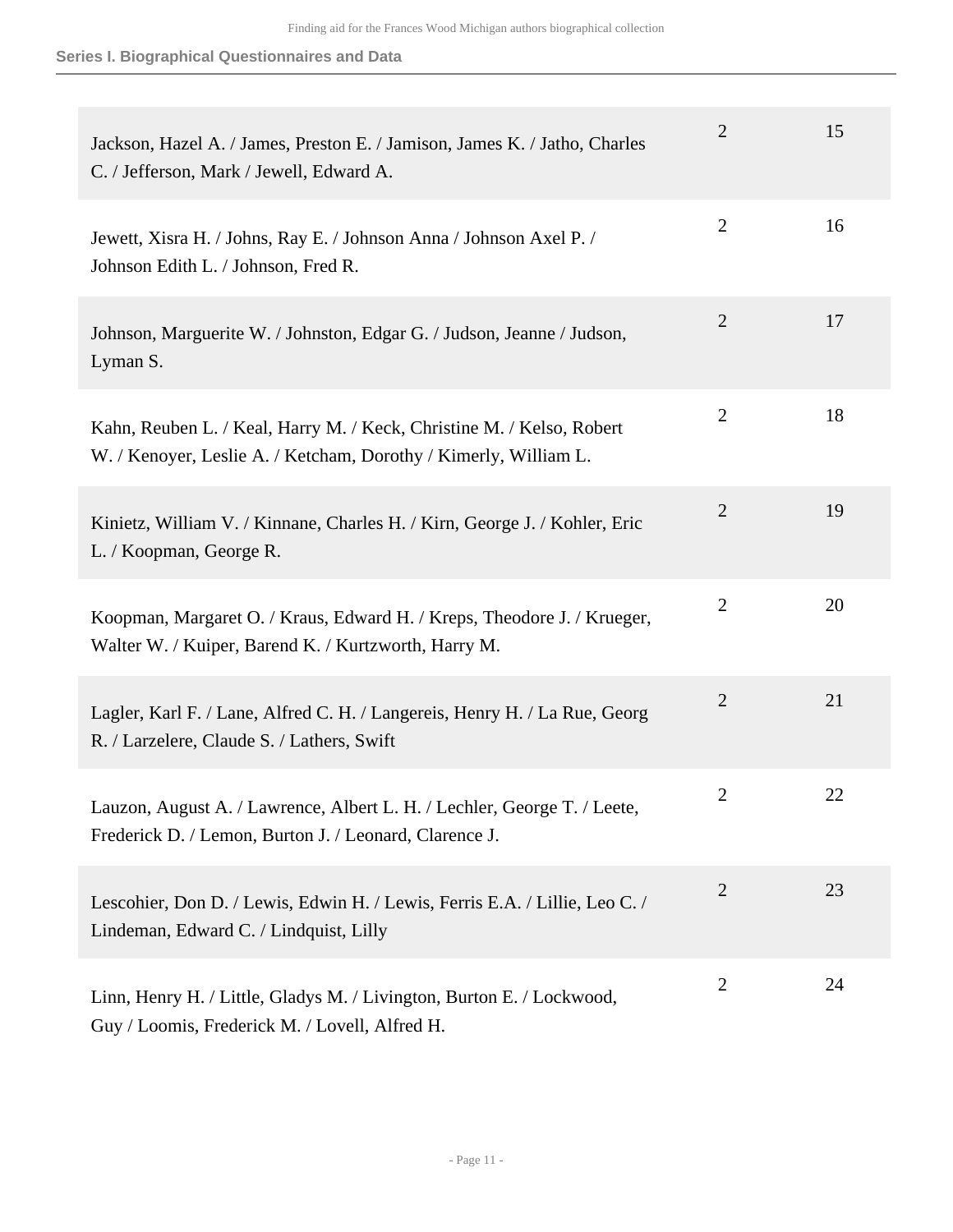| Lovett, William P. / Lowe, Berenice B. / Lowrey, Harvey H. / Lull,<br>Herbert G. / Lutes, Della T. / Lyons, Dorothy M.                                                               | $\overline{2}$ | 25 |
|--------------------------------------------------------------------------------------------------------------------------------------------------------------------------------------|----------------|----|
| McCartney, Eugene S. / Morgan, Charles S. / McClure, Marjorie B. /<br>McCormick, James P. / McCormick, John N. / McCracken, Lawrence /<br>McGaughey, William H.T. / McGinley, Lee    | $\overline{2}$ | 26 |
| McKee, Florence E. / McLaughlin, Andres C. / McLaughlin, David /<br>McNamee, Robert L. / McPharlin, Paul / MacFadden, Clifford H.                                                    | $\overline{2}$ | 27 |
| Magary, Alvin / Maier, Norman R. F. / Malkus, Alida S. / Mann Margaret /<br>March, Dorothy / Marckwardt, Albert H. / Markey, Gene                                                    | $\overline{2}$ | 28 |
| Marlett, Malba / Marquis, Samuel S. / Marsh, Florence H. / Marsh, Harriet<br>H. / Marshall, Samuel L.A. / Martin, Margaret N.                                                        | $\overline{2}$ | 29 |
| Mary (McGrath), Sr. / Mayo, Nelson S. / Meeter, Harm H. / Menefee, F.<br>N. / Mershon, William B. / Millar, Charles E.                                                               | $\overline{2}$ | 30 |
| Millar, Charles E. / Miller, Chester F. / Miller, Helen T. / Miller, Henry<br>W. / Milner, Florence C. / Mitchell Elmer D. / Moehlman, Arthur B.                                     | $\overline{2}$ | 31 |
| Moore, Charles / Moore, Vivian L. / Morgan, Charles S. / Morrison,<br>Robert L. / Morse, Hermann N. / Mosher, Edith R. / Moulton, Forest R. /<br>Moulton, Harold G. / Mulder, Arnold | $\overline{2}$ | 32 |
| Mulder, Jacob D. / Muller, Charles G. / Munro, Harry C.                                                                                                                              | $\overline{2}$ | 33 |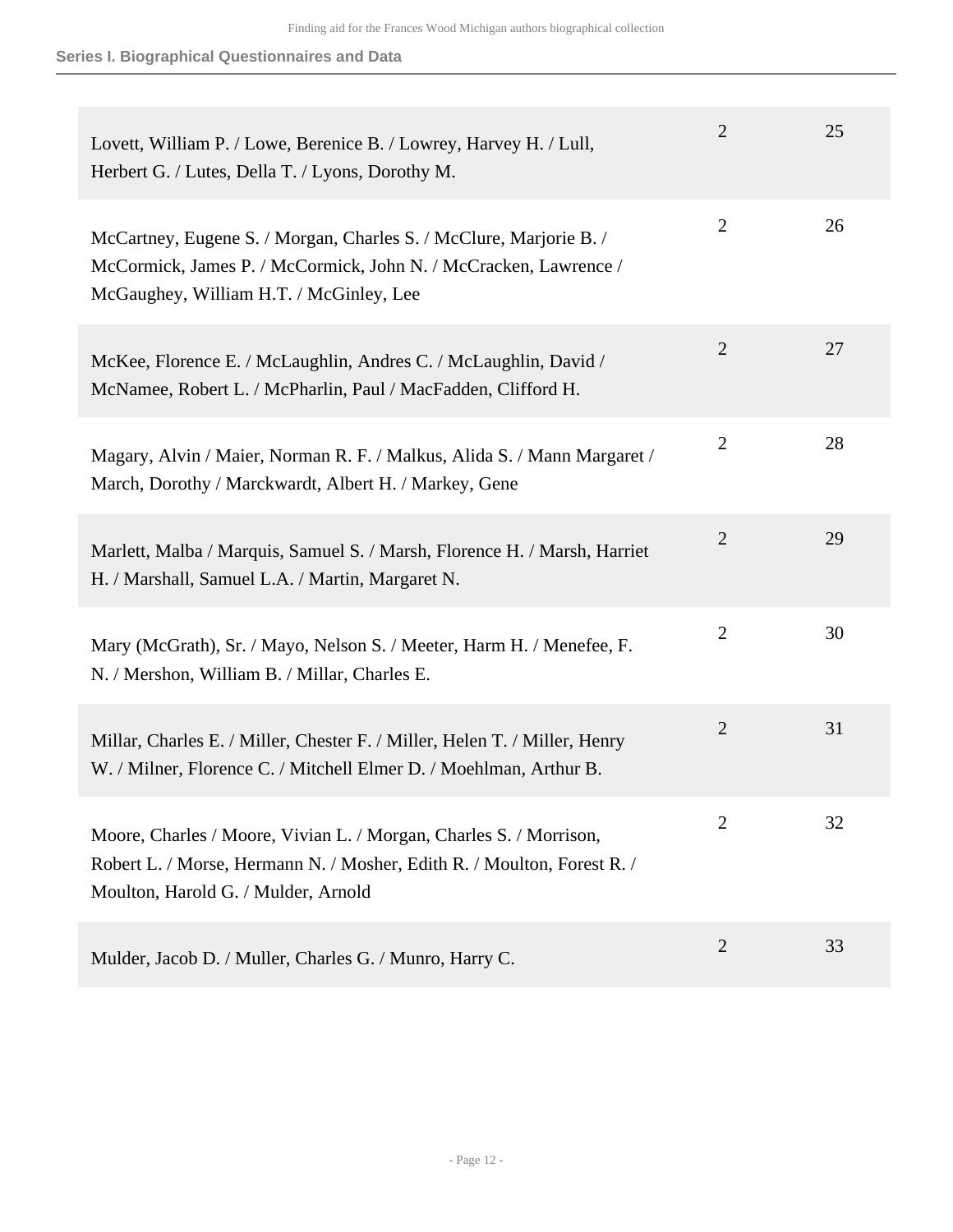| Murphy, George A. / Murray, Jane Marie / Murton, Jessie W. /<br>Musselwhite, Harry / Myers, George E.                                          | $\overline{2}$ | 34 |
|------------------------------------------------------------------------------------------------------------------------------------------------|----------------|----|
| Needham, Mary M. / Nelson, Alfred L. / Newberry, Perry / Newcomb,<br>Harry T. / Nicholson, Florence E. / Nicholson, Watson                     | $\overline{2}$ | 35 |
| Nieland, Dirk / Niezychowski, Alfred / Noll, Victor H. / Norcross, Carl<br>H. / Nordmeyer, Henry W./ Norton, William J. / Nyland, Esther D.    | $\overline{2}$ | 36 |
| Ogden, Ina D. / O'Hara, Barratt / O'Hara, Frank H. / Olson, Willard C. /<br>Ormsbee, Arthur E. / Orr, Myron D.                                 | $\overline{2}$ | 37 |
| Orton, Helen F. / Osborn, Chase S. / Osborn, Paul / Osborn, Stella B. /<br>Otto, Henry J. / Owen,, Wilbur A.                                   | $\mathbf{2}$   | 38 |
| Parkins, Alvion E. / Parks, Roland D. / Patch, Dan E.L. / Paton, William<br>A. / Patten, Bradley M. / Payne, Will                              | $\overline{2}$ | 39 |
| Pelikan, Alfred G. / Pellowe, William C.S. / Pennington, Leon A. / Perry,<br>Charles M. / Perry, Maude C. / Peterson, Reuben                   | $\overline{2}$ | 40 |
| Phelps, Everett R. / Phelps, William L. / Pickett, Warren W. / Pierrot,<br>George F. / Pierson, Clara D. / Pillsbury, Fred C.                  | $\overline{2}$ | 41 |
| Pinch, Frederick / Pinchot, Ann / Pirnie, Miles D / Pittman, Marvin S. /<br>Plumb, Beatrice / Pollock, James K.                                | $\overline{2}$ | 42 |
| Potter, William W. / Prescott, Roland E. / Prescott, William R. / Price,<br>George M. / Purdom, Thomas L. / Quaife, Milo M. / Queen, Stuart A. | $\overline{2}$ | 43 |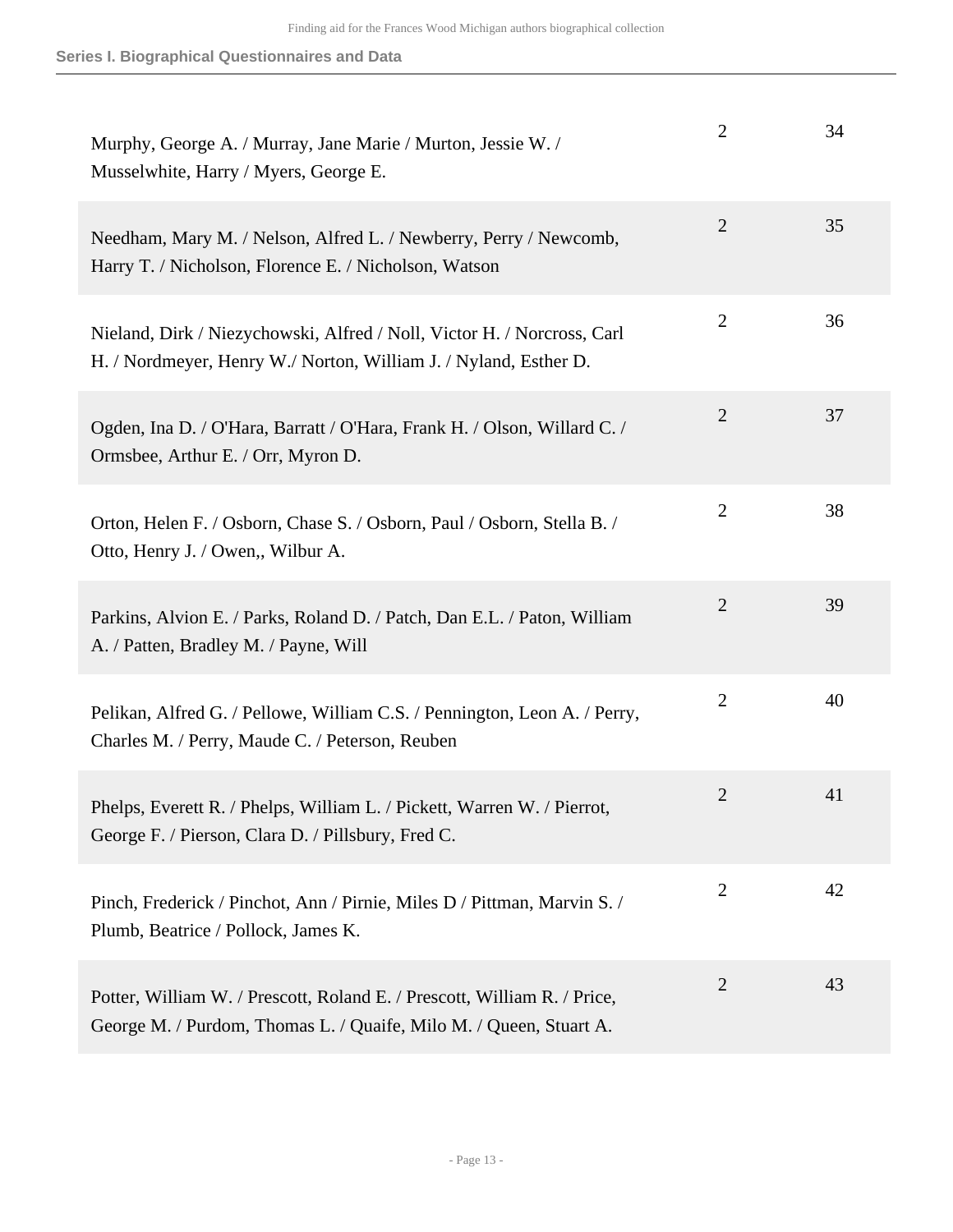| Randall, John H. / Rankin, Thomas E. / Rawlinson Eleanor / Reccord,<br>Augustus P. / Reck, Franklin M. /                    | $\overline{2}$ | 44             |
|-----------------------------------------------------------------------------------------------------------------------------|----------------|----------------|
| Reed, Henry R. / Reed, Thomas / Reedy, Daniel L. / Reeves, Jesse S. /<br>Reichart, Walter A. / Remer, Charles F.            | 3              | $\mathbf{1}$   |
| Remick, Grace M. / Rice, Merton S. / Rich, Daniel L. / Rich, Philip T. /<br>Rich, Townsent / Richardson, Edgar P.           | 3              | $\overline{2}$ |
| Richtmeyer, Cleon C. / Ridley, Clarence E. / Riggs, Henry E. / Rightor,<br>Chester E. / Rivett, Byron J.                    | 3              | 3              |
| Robbins, Frank E. / Robins, Daniel M. / Robinson, Sarah / Rodkey, Robert<br>G. / Roethke, Theodore / Rolfe, John C.         | 3              | 4              |
| Romig, Walter / Rood, John R. / Rood, Royal D. / Rooks,, Albertus J. /<br>Rosalita, Mary / Rose, Ray C.                     | 3              | 5              |
| Rosenburg, Louis J. / Ross, Margaret I / Rouse, Louis J. / Rowe, Kenneth<br>T. / Ruddiman, Edsel A. / Rufus, Will           | 3              | 6              |
| Running, Theodore R. / Russell, Nelson V. / Ruthven, Alexander G. /                                                         | 3              | 7              |
| Sadony, Joseph / Sagendorph, Kent / Sanders, Gerald D. / Sanderson, Ezra<br>Z. / Sangren, Paul V. / Sarett, Lew R.1         | 3              | 8              |
| Savage, Henry H. / Savage, Shirley P. / Schaver, John L. / Schermerhorn,<br>James / Schermerhorn, James Jr. / Schmidt, John | 3              | 9              |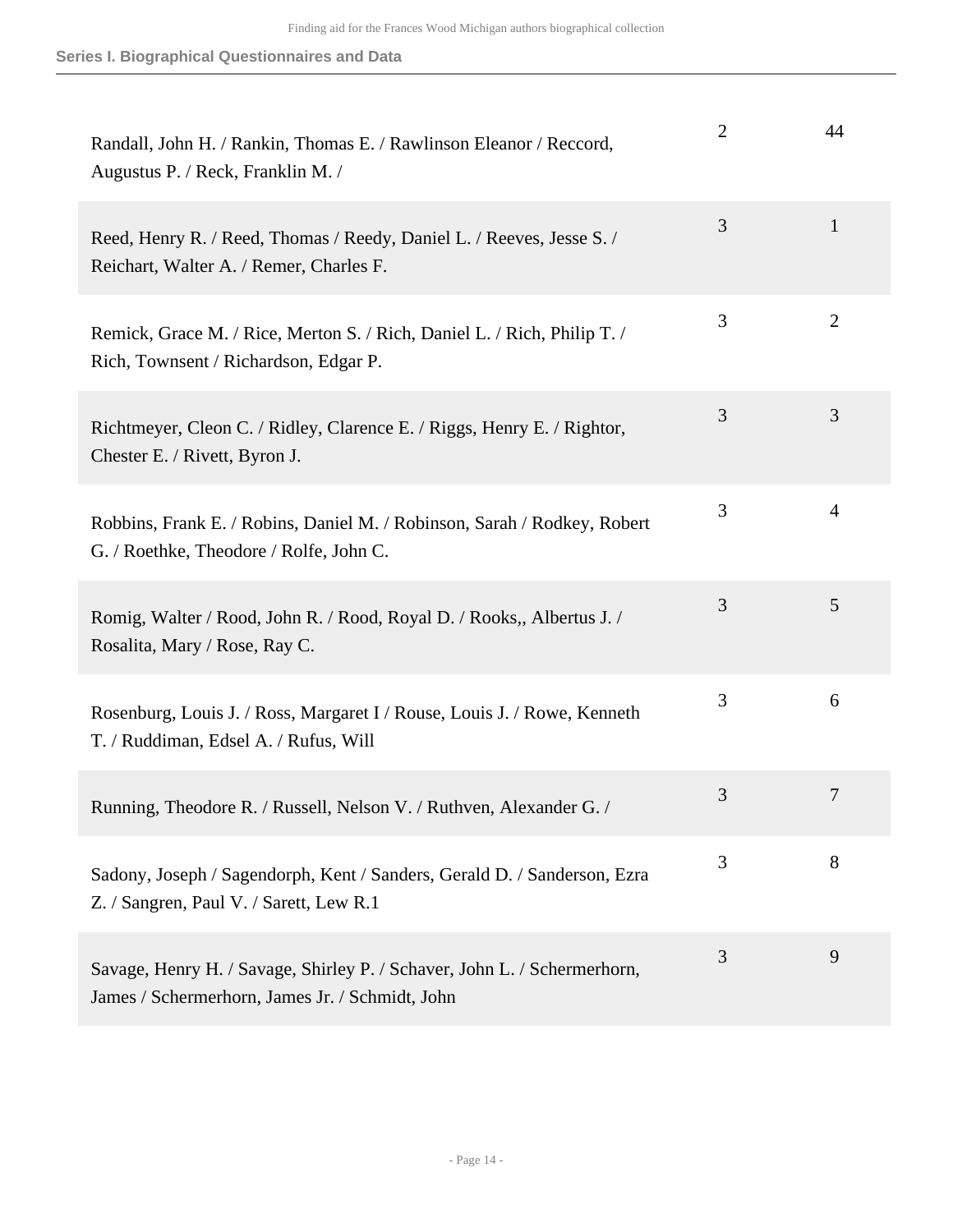| Scholl, John W. / Schoolland, Klaas / Schoolland, Marian / Schorling,<br>Raleigh / Schurtz, Shelby B. / Scott, Irving D. / Seely, Charles / Selling,<br>Lowell S. / Service, Jerry H. | 3 | 10 |
|---------------------------------------------------------------------------------------------------------------------------------------------------------------------------------------|---|----|
| Severance, Henry / Severn, Hermon H. / Shattuck, Marquis E.                                                                                                                           | 3 | 11 |
| Shaw, Wilfred B. / Shull, Aaron F. / Sikkens, Helen / Silliman, Sue I. /<br>Simes, Lewis M. / Simmons, V. Leroy R.                                                                    | 3 | 12 |
| Simonds, William A. / Simpson, Samuel / Slootmacher, Wilhelmina<br>Slosson, Preston W. / Smedley, Harold H. / Smith, Allen F.                                                         | 3 | 13 |
| Smith, Charence B. / Smith, Elmer D. / Smith, Ferris / Smith, Hal H. /<br>Smith, Kenneth G. / Smith, Richard A.                                                                       | 3 | 14 |
| Smits, Anna Mary W. / Smitter, Wessel / Snell, LeRoy W. / Snyder, Lefa /<br>Spence, Frederick / Sprout, Harold                                                                        | 3 | 15 |
| Stair, E.D. / Stalker, Edward A. / Stark, George W. / Stephenson, Orlando<br>W. / Stevens, Alviso B. / Stevens Frances R.                                                             | 3 | 16 |
| Stevens, James F. / Stevenson, Charles H. / Stevenson, Charles H. /<br>Stevenson, Franklin L. / Stocking, Charles H. / Stockman, Dora H. /<br>Stoddard, Elliot J.                     | 3 | 17 |
| Stonehouse, Ned B. / Stowe, Ernest A. / Street, Roy F. / Stuart, William /<br>Swarthout, Glendon / Sweeny, Mary E.                                                                    | 3 | 18 |
| Swift, (Herbert) Ivan / Swigert, Arthur M. / Sylvester, Harold F. /                                                                                                                   | 3 | 19 |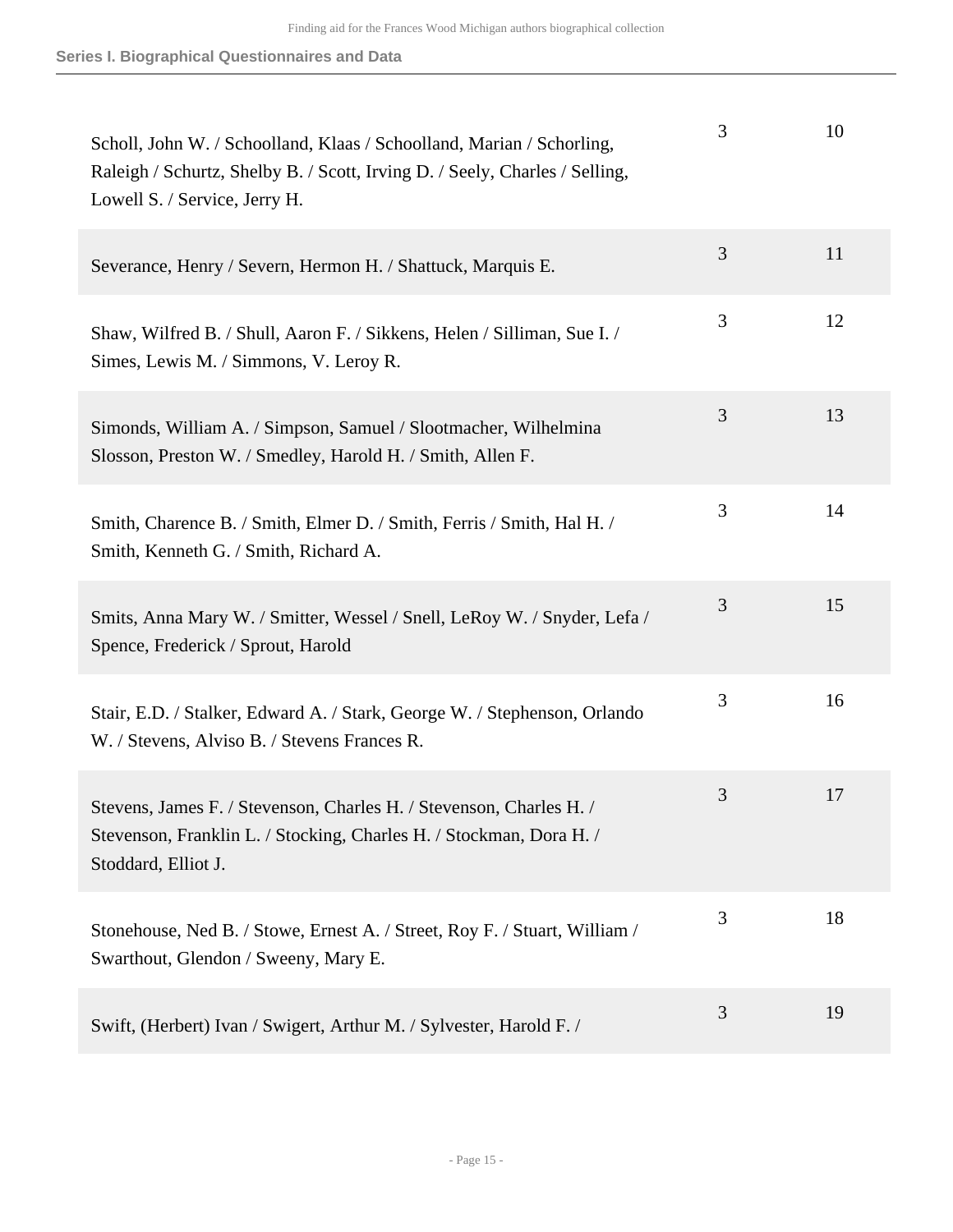| Talbot, Fannie S. / Tatlock, Orrett / Taylor, Orla B. / Taylor, William R. /<br>Teichner, Miriam / Terpenning, Walter A,                | 3 | 20 |
|-----------------------------------------------------------------------------------------------------------------------------------------|---|----|
| Thiems, Huga Paul / Thompson, Carl D. / Thompson, Charles W. /<br>Thompson, Ethan W. / Thorpe, Clarence D. / Tibbitts, Clark            | 3 | 21 |
| Tinney, Ethel / Titus, Harold / Towne, Arthur E. / Townsend, Edgar J. /<br>Trask, John W. / Trotter, Melvin E.                          | 3 | 22 |
| Trow, W.C. / Troxell, Eleanor / Trueblood, Thomas C. / Turner, Robert<br>C. / Turnquist, Carl H.                                        | 3 | 23 |
| Udmark, John A. / Upson, Lent D. / VanAndel, Henry J. / VanBaalen, Jan<br>K. / Vance, Joseph / VanCoevering, Jan A. / Vandenbasch, Amry | 3 | 24 |
| VanderSlice, Austin / VanDeusen, Delia / VanDore, / Vanwalkenburg,<br>Mills M. / Van Vechten, Courtland C. / Viall, Edward J.           | 3 | 25 |
| Villers, Thomas J. / Vincent, Elizabeth L. / Voelker, Paul F. / Voltmer,<br>Edward F. / Voorhies, Amos E.                               | 3 | 26 |
| Wagener, Albert M. / Wagner, Philip M / Waite, John B. / Walcott, Fred<br>G. / Waldo, Harold W. / Walker, Louis C.                      | 3 | 27 |
| Walker, Mildred / Waldron, Webb / Wallin, VanArthur / Ward A. R. /<br>Wargelin, John / Washburn, Homer C.                               | 3 | 28 |
| Waterman, Leroy / Waterman, Philip F. / Watters, Garnette / Waugh,<br>Edgar W. / Weaver, Bennett / Webster, Elizabeth                   | 3 | 29 |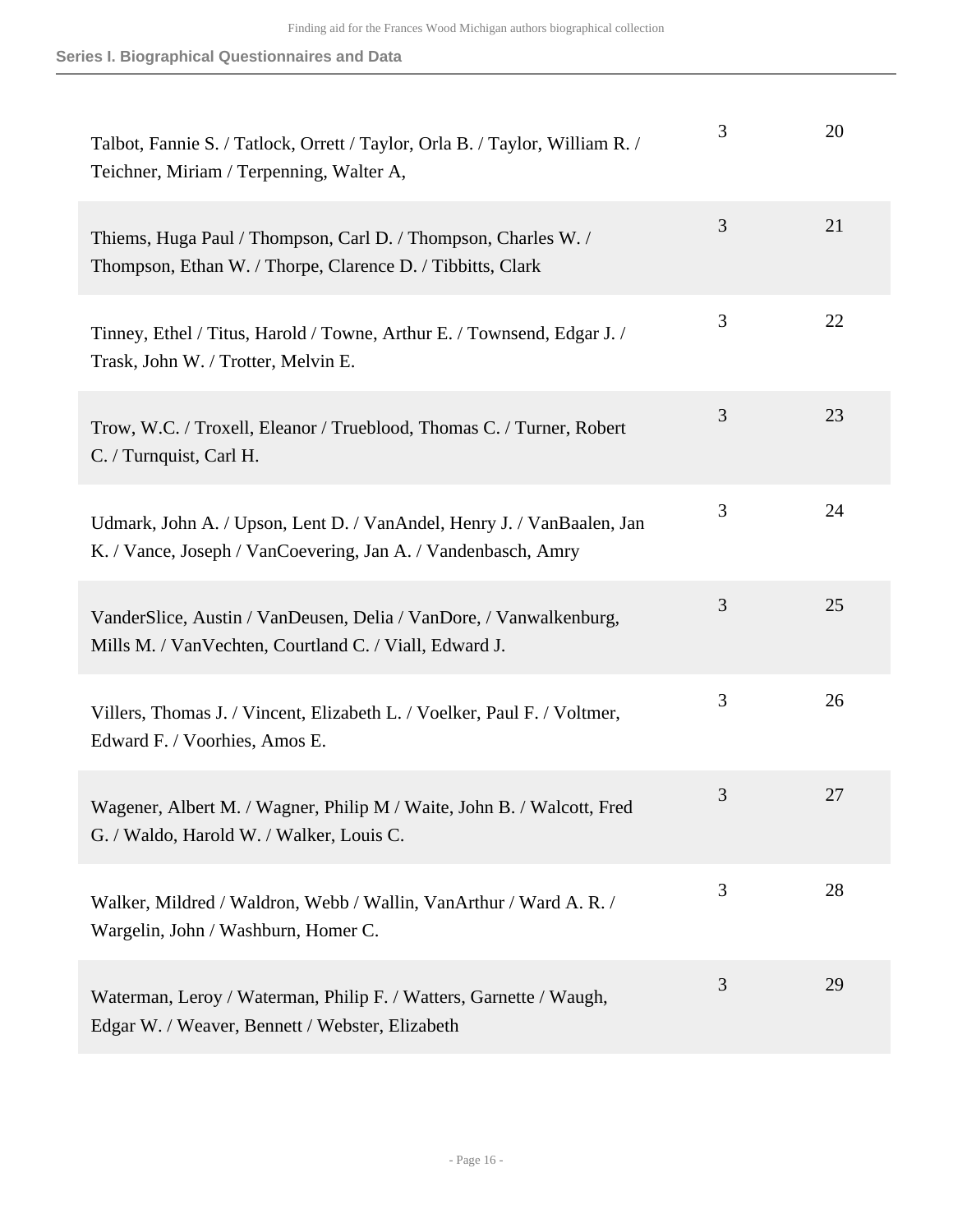<span id="page-16-0"></span>

| Weedon, Vivaian / Weller, Carl V. / Wells, Jonathan / Westveld,<br>Rutherford H. / Weybrew, Gertrude M. / Whalen, Cecil M.                                                                                             | 3              | 30            |
|------------------------------------------------------------------------------------------------------------------------------------------------------------------------------------------------------------------------|----------------|---------------|
| Wheeler, William H. / White, Alfred H. / White, Edna / White, Lee A. /<br>White, Stewart E. / White, Trumbull                                                                                                          | 3              | 31            |
| Wilcox, John C. / Wilds, Harvey B. / Willard, Hobert H. / Willett, Herbert<br>L / Williams Neil H. / Willoughby, George A.                                                                                             | 3              | 32            |
| Willson, Lou T. / Wilson, Lucius E. / Wilson, Sherman R. / Winter, John<br>G. / Winter, Janet L. / Wood, James C. / Woodburn, James A.                                                                                 | 3              | 33            |
| Worden, Edward C. / Workman, Helen C. / Wyngaarden, Martin J. /<br>Wykes, Frances M.                                                                                                                                   | 3              | 34            |
| York, Dorthea / York, Francis L. / Youngman, Clifton / Zeigen, Frederic<br>H. / Ziemer, Gregor / Ziporyn, Isadore / Zwemer, Samuel M                                                                                   | 3              | 35            |
| <b>Series II. Compiled Biographies</b>                                                                                                                                                                                 |                |               |
| <b>Scope and Contents note</b>                                                                                                                                                                                         |                |               |
| The information from the questionnaires, along with other reference information, compiled into a<br>biographical entry. (boxes 4-5)                                                                                    |                |               |
|                                                                                                                                                                                                                        | <b>Box</b>     | <b>Folder</b> |
| Aaron, Charles D. / Abbott, Ethelyn T. / Abbott, Eva / Abbott, Fred H. /<br>Abell, George W. / Ackerman, Goldie S. / Adams, Charles K. / Adams,<br>Edward L. / Adams, Elmer C. / Adams, Frances L. / Adams, Frank R. / | $\overline{4}$ | $\mathbf{1}$  |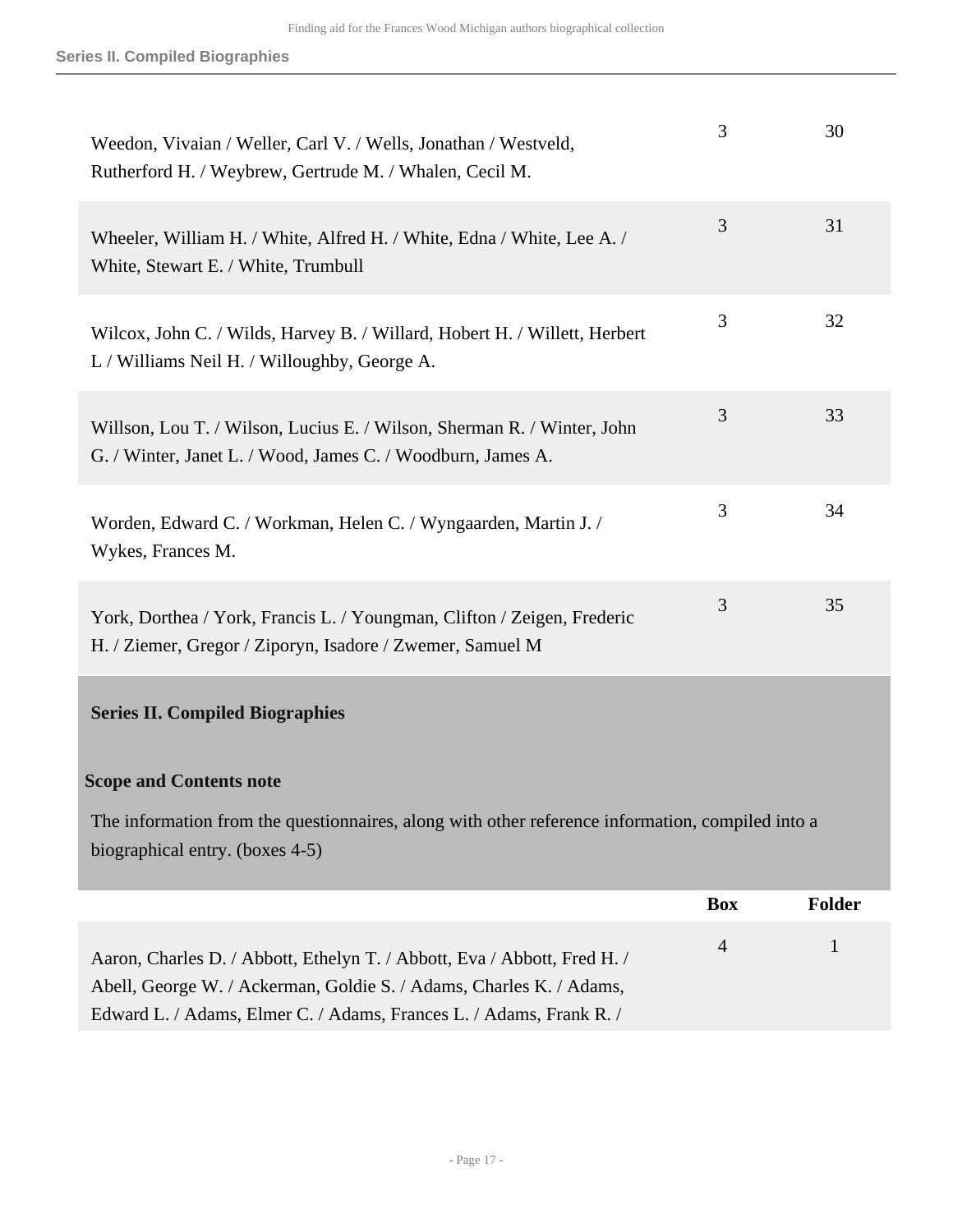| Adams, George M. / Adams, Henry C. / Adams, Henry F. / Adams,<br>Randolph G / Agassiz, Alexander / Aikman, Henry G. / Aikman, William                                                                                                                                                                                                 |                |              |
|---------------------------------------------------------------------------------------------------------------------------------------------------------------------------------------------------------------------------------------------------------------------------------------------------------------------------------------|----------------|--------------|
| Aiton, Arthur S. / Akers, F. / Aldrich, Fred H. / Alexander, Kirkland B. /<br>Allen, Eugene / Allen, Frank P. / Allen, George H. / Allen Roger / Altman,<br>Peter / Altrocchi, Julia C. / Amesse, John W. / Anderson, Helen K. /<br>Andress, James M. / Andrews, Edmund / Andrews, Roger M. / Andrus,<br>Edythe F. / Angell, James B. | $\overline{4}$ | $\mathbf{2}$ |
| Angell, Robert C. / Applegate, Thomas S. / Armstrong, Anne W. /<br>Armstrong, Harold H. / Armstrong, Louise V. / Arndt, Hugo E. / Arnold,<br>Charles L. / Aronstam, Noah E. / Atkins, Gaius G. / Averill, Elias M. /<br>Avery, Elroy M. /                                                                                             | $\overline{4}$ | 3            |
| Babcock, Robert W. / Babcock, Thomas W. / Bacon, Edward / Bacon,<br>Frances H. / Bacon, Leonard / Badger, Ralph E. / Badger, Walter L. /<br>Bagley, William C. / Bailey, Benjamin F. / Bailey, John R. / Bailey,<br>Liberty H. / Bailey, Mark Jr. / Bailey, Philip A.                                                                 | $\overline{4}$ | 4            |
| Baker Ray S. (David G.) / Baker, (Russell (Ray) / Ball, John Ball, Rachel<br>S. / Baner, Johan G.R. (Raven Sagabard) / Barcus, Frank (Aaron) / Barlow,<br>Ruth C. / Barnaby, Horace T. / Barnes, Charles C. / Barns, Burton A. /<br>Bartell, Floyd E. / Bartoo, Grover C.                                                             | $\overline{4}$ | 5            |
| Bashir, Antony / Baum, Lyman Frank / Baxter, Charles H. / Bayliss,<br>Joseph E. / Bayliss, Linda E. / Beach, Rex E. / Beard, Oliver T. /<br>Beardslee, John W., Sr. / Beardslee, John W., Jr. / Beck, Earl C. / Bedford-<br>Jones, Henry James O'Brian (John Wycliffe) / Beecham, John Charles                                        | 4              | 6            |
| Beets, Henry / Beglinger, Nina J. / Bellaire, John I. / Bennett, Henry E.<br>Bennett, James O. / Bennett, Jesse M. / Benson, Allan L. / Berkhof, Louis /                                                                                                                                                                              | $\overline{4}$ | 7            |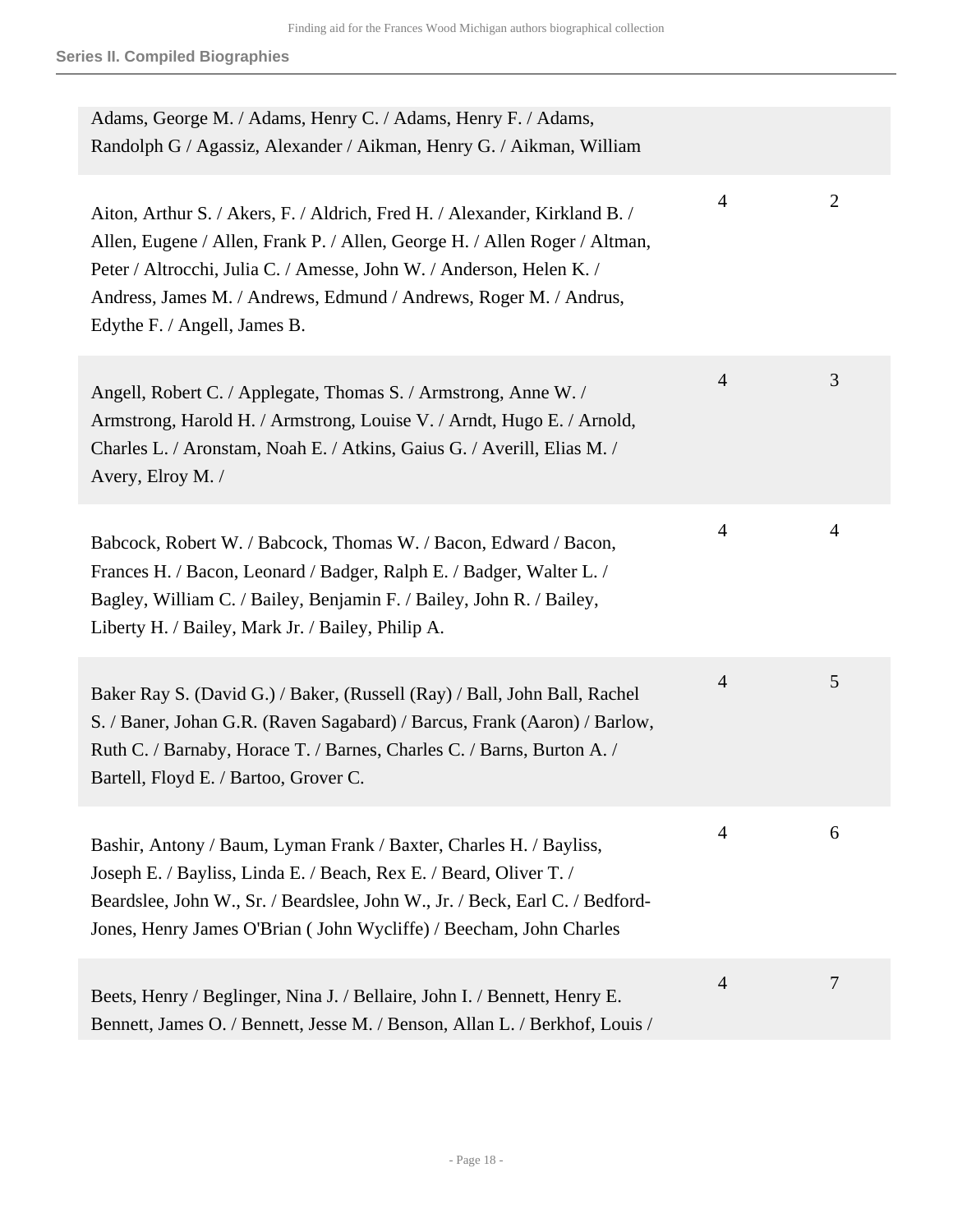| Bessey, Ernst A. / Beukema, John C. / Bigelow, S. Lawrence / Bishop,<br>William W. / Bissell, Irving J. / Blaisdell, Thomas C. / Blake, Eleanor /<br>Blanchard, Arthur H. / Blanchard, Frank N. / Blome, Walter H.                                                                             |                |    |
|------------------------------------------------------------------------------------------------------------------------------------------------------------------------------------------------------------------------------------------------------------------------------------------------|----------------|----|
| Boak, Arthur R. / Bodfish, Henry M. / Boston, Orlan W. / Bowler, Inez /<br>Bowman, James C. / Braden, James A. / Bradley, Daniel F. / Bradley,<br>Preston / Braun, V.O. / Brearley, Harry C. / Brearley, William H. / Brink<br>William G.                                                      | 4              | 8  |
| Bromage, Arthur W. / Brooks, Alfred M. / Brown, Ernest E. / Brown,<br>Everett S. / Brown, George G. / Brownson, Josephine V. / Brumm, John<br>L. / Buck, Dorothy C. / Buell, Mahlon H. / Bunch, Taylor G. / Bunting,<br>Russell W. / Burnhan, Smith / Burrowes, Katherine / Bursley, Joseph A. | $\overline{4}$ | 9  |
| Callahan, Leo F. / Campau, Ethel L. / Campbell, Anne / Campbell,<br>Douglas H. / Campbell, Elsie H. / Carlen, Sr. Mary Claudia / Carlson,<br>Oliver / Carlson, William B. / Carlton, Frank T. / Catlin, George B. /<br>Cauley, Thomas F. / Chaffee, Newton W.                                  | 4              | 10 |
| Chase, Frances W.B. / Chase, Lew A. / Chase, Vernon E. / Cherryman,<br>Myrtle K. / Clack, Robert W. / Claggett, Ralph P. / Clapp, Marie W. /<br>Clark, Emanuel M. / Cleary, Helen C.J. / Cleary, P. Roger / Clute, William<br>K. / Cody, (Alpheus) Sherwin                                     | $\overline{4}$ | 11 |
| Colby, Charles C. / Cole, Fay-Cooper / Collins, Kreigh / Collins,<br>Laurentine B. / Comfort, Jane L. / Comfort, Will L. / Compton, Arthur H. /<br>Condon, Helen B. / Conrad, Lawrence H. / Cooke, John E. / Cory, Charles<br>R. / Craker, Ruth                                                | 4              | 12 |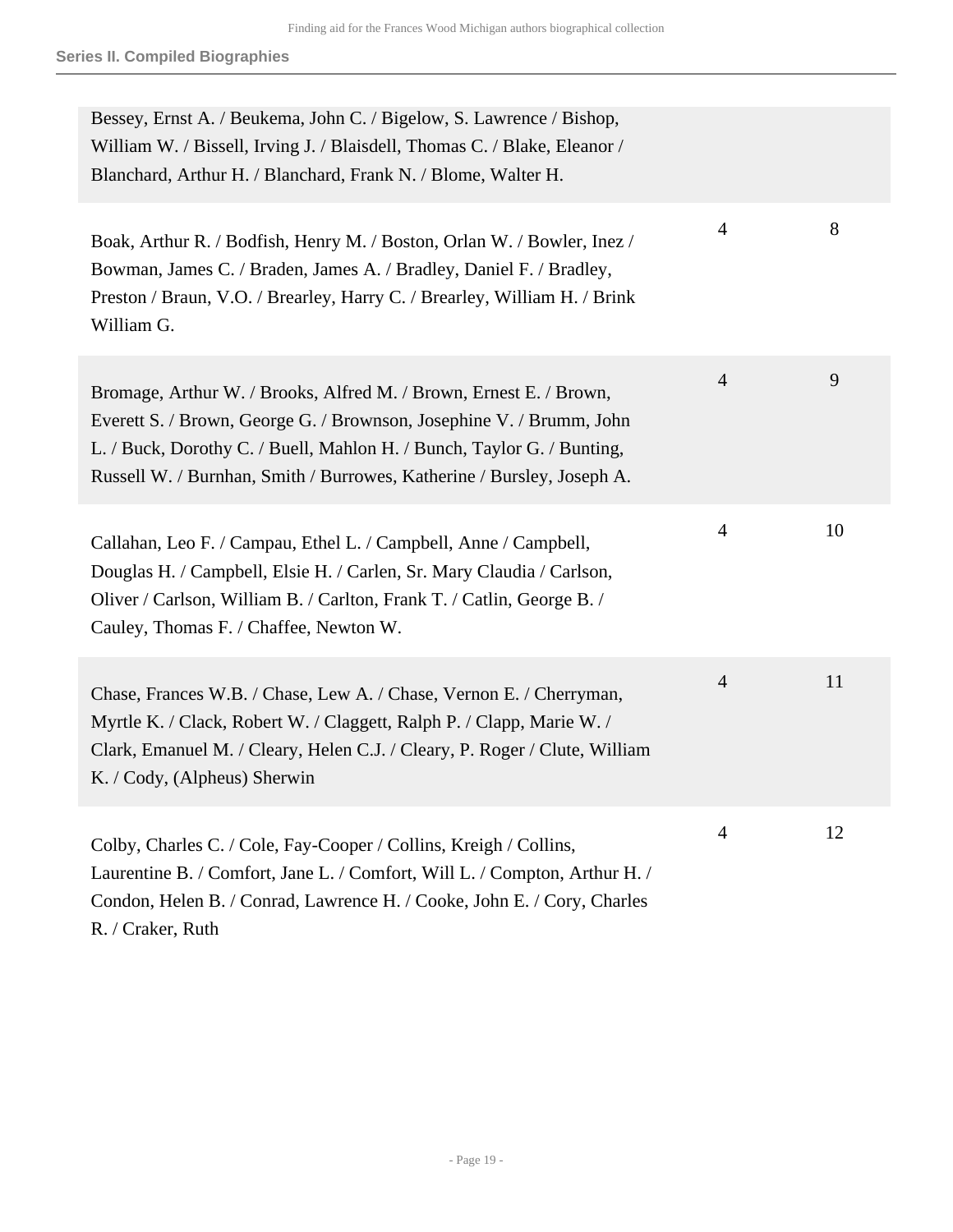| Crane, Vernor W. / Crawford, Mildred G. / Creaser, Charles W. / Crellin,<br>Charles G. / Cross, Arthur L. / Cummings, Edward M. / Curtis, Francis<br>D. / Curtis, Henry S. / Curwood, James O.                                                                                                                                                                      | $\overline{4}$ | 13 |
|---------------------------------------------------------------------------------------------------------------------------------------------------------------------------------------------------------------------------------------------------------------------------------------------------------------------------------------------------------------------|----------------|----|
| Dahlstrom, Carl E. W. / Daly, James J. / Daniels, Francis P. / Darbee,<br>John / Daring, Hope / Davenport, Eugene / Davis, Bradley M. / Davis,<br>Calvin O. / Davis, Dale S. / Davis, Jesse B. / De Angeli, Marguerite /<br>DeJong, Meindert / DeJong, Ymen Peter / DeKruif, Paul Henry / DeLand,<br>Tracy / DeMass, Orrin A. / Denton, Clara J.F. / DeRan, Edna S. | 4              | 14 |
| Detzer, Clarice N. / Detzer, Karl (William) / DeYoung, Chris A. / Dibble,<br>Charles L. / Dice, Lee R. / Dimnent, Edward D.D / Doll, Lena G. / Doney,<br>Russel / D'Ooge, Benjamin L. / Doolittle, Howard S. / Doub, Arnold V. /<br>Douglas, Lloyd C. / Downer, Alvin E.                                                                                            | $\overline{4}$ | 15 |
| Downing, Elliot R. / Drake, Joseph H., Sr. / Driggs, Laurence L. / DuFrain,<br>Frank J. / Dunbar, Willis F. / Duncan, Ida R. / Dunham, Walter L. / Dustin,<br>Fred / Dutton, Henry P. / Dykema, Peter W.                                                                                                                                                            | $\overline{4}$ | 16 |
| Eardley, Armand J. / Edmonson, James B. / Edwardine, Mary / Ellett,<br>Stanton E. / Elliott, George / Ellis, Howard S. / Emmons, Lloyd C. /<br>Erlandson, Oscar S. / Euwema, Ben / Evangeline / Evjen, John O.                                                                                                                                                      | $\overline{4}$ | 17 |
| Fairchild, David (Grandison) / Fairlie, John A. / Fall, Frank A. / Fideler,<br>Raymond E. / Field, Frank M. / Field, Peter / Finton, Walter L. /<br>Fischbach, Julius / Fisher, Ernest M. / Fisher, James / Fitch, Roscoe C. /<br>Fitzpatrick, Loretta M.                                                                                                           | 4              | 18 |
| Fixel, Arthur E. / Fixel, Rowland W. / Flanders, Isadore E. / Folks,<br>Homer / Ford, Richard C. / Ford, Walter B. / Forsythe, Charles E. /                                                                                                                                                                                                                         | $\overline{4}$ | 19 |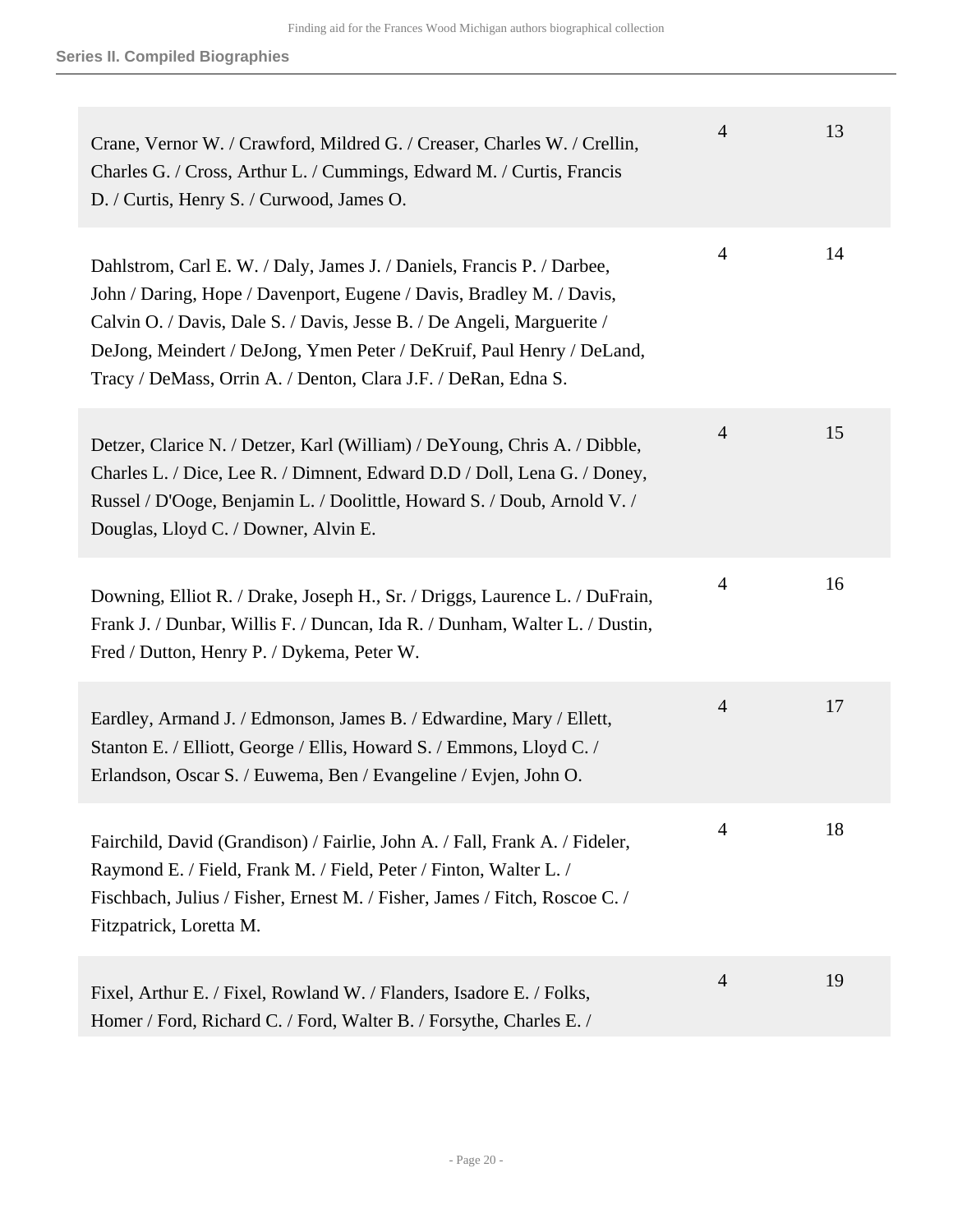| Forsythe, Warren E. / Foust, Judson W. / Fox, Emma A. / Fox, Frances<br>M. / Fraser, Chelsea C. / Freund, Phillip / Friday, David / Fryklund, Verne<br>C. / Fuller, Ethel R. / Fuller, George N.                                                                                                                                                                                                    |                |    |
|-----------------------------------------------------------------------------------------------------------------------------------------------------------------------------------------------------------------------------------------------------------------------------------------------------------------------------------------------------------------------------------------------------|----------------|----|
| Gahagan, Marguerite M. / Gallinger, Osma C. / Ganoe, William A. /<br>Gansser, Emil B. / Gauss, Christian / German, William M. / Gessner,<br>Robert / Gibson, George H. / Giffin, James A. / Gilman, Mildred E. /<br>Giltner, Ward / Goddard, Edwin C. / Goodsell, Charles T. / Goodwin, Vera<br>V. / Gould, Laurence M. / Graeffe, Edwin O. / Grant, Maude M. / Grayson,<br>David                   | $\overline{4}$ | 20 |
| Greene, Charles E. / Greusel, John H. / Griffith, Elmer C. / Griswold,<br>Frederic H. / Griswold, Ruth Mary / Gushee, Edward T.                                                                                                                                                                                                                                                                     | $\overline{4}$ | 21 |
| Hadzits, George D. / Haight, Floyd / Haines, Donal H. / Hale,<br>Christopher / Hale, William J. / Hall, Marguerite F. / Hall, Robert B. /<br>Halladay, Anne M. / Halstead, William P. / Hamburg, Merrill C. / Hanna,<br>Willard A. / Hardy, Mary E. / Harris, William W. / Harrop, Arthur H. /<br>Hart, Lloyd C. / Hatfield, Malcolm K. / Haviland, Laura S. / Hawkins,<br>Norval A.                | 4              | 22 |
| Hayden, Joseph R. / Hayne, Coe S. / Haynes, Carlyle B. / Heaton,<br>Kenneth L. / Hecock, Donald S. / Hedrick, Wilbur O. / Hembdt, Phil<br>H. / Hemingway, Ernest / Hench, George A. / Henderson, Thomas J. /<br>Hendryx, James B. / Henry, David D. / Hertwig, Frederick A. / Hey,<br>Chester A. / Heyns, Garrett / Hickey, George S. / Hickie, Paul / Higgins,<br>Harold H. / Hinsdale, Wilbert B. | $\overline{4}$ | 23 |
| Hirshfeld, Clarence F. / Hobart, Dean E. / Hobbs, William H. / Hoekstra,<br>Peter / Hollister, Paul M. / Hollister, Richard D.T. / Holmes,, David L. /                                                                                                                                                                                                                                              | 4              | 24 |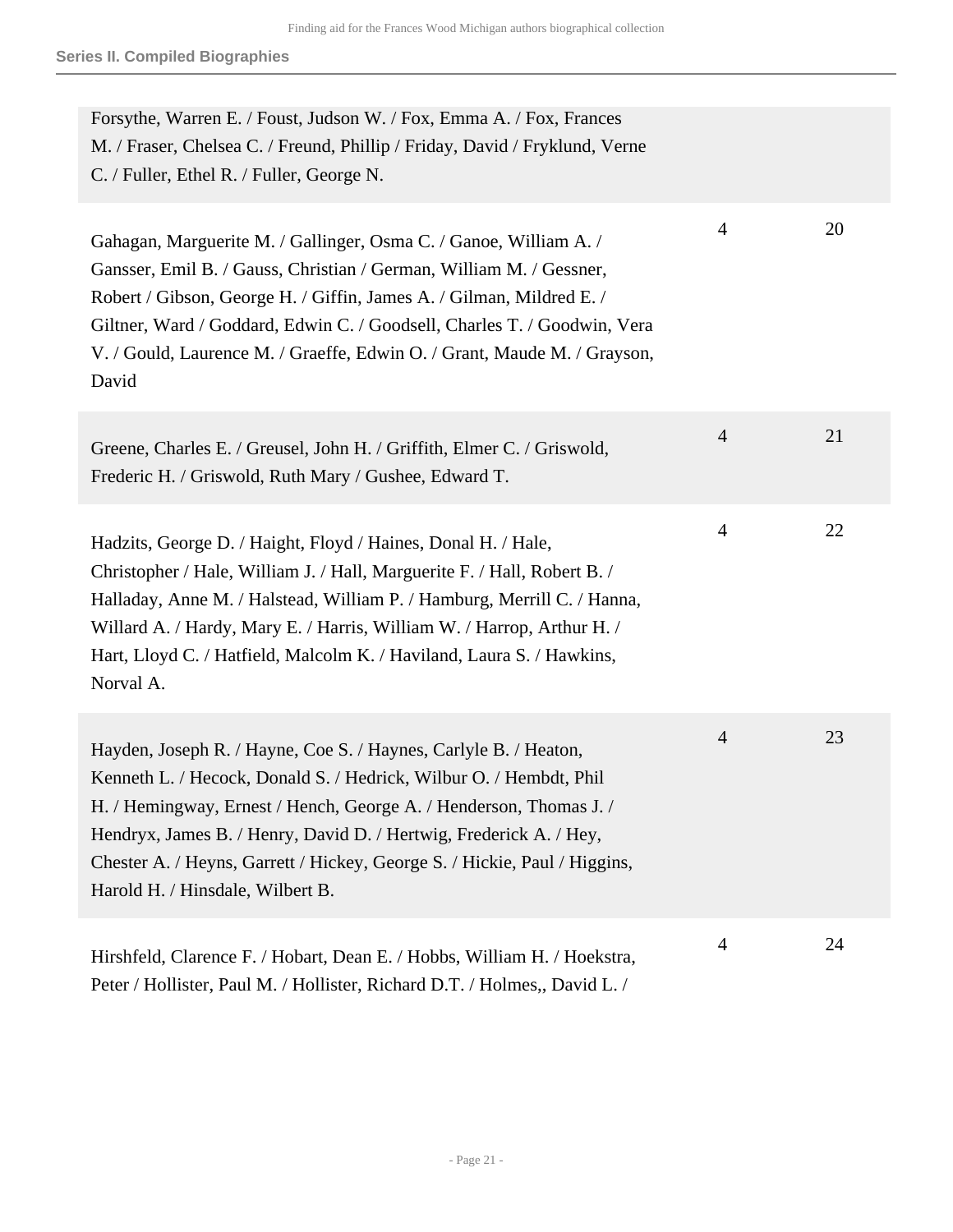Holt, Carol M. / Hoobler, Icie G.M. / Hopkins, Louis A. / Horan, Kenneth O. / Hotchkiss, William O.

| Hough, Lynn H. / Housel, William S. / Hover, John M. / Howes, Royce<br>(Bucknam) / Howland, William A. / Hubbs, Carl L. / Huddleson, I. Forest /<br>Huizenga, Lee S. / Huizinga, Henry / Hull, Helen R. / Hulst, Cornelia S. /<br>Hurd, Muriel J. / Hyma, Albert                                           | $\overline{4}$ | 25 |
|------------------------------------------------------------------------------------------------------------------------------------------------------------------------------------------------------------------------------------------------------------------------------------------------------------|----------------|----|
| Ingersoll, Ernest / Jackson, Hazel A. / James, Preston E. / Jamison, James<br>K. / Jatho, Charles C. / Jewell, Edward A. / Jewett, Xisra H. / Johns, Ray<br>E. / Johnson, Anna / Johnson, Edith L. / Johnson, Fred R. / Johnson,<br>Marguerite W. / Johnston, Edgar G. / Judson, Jeanne / Judson, Lyman S. | $\overline{4}$ | 26 |
| Kahn, Reuben L. / Keal, Harry M. / Keck, Christine M. / Kelland, Clarence<br>B. / Kelso, Robert W. / Kenoyer, Leslie A. / Ketcham, Dorothy / Kettle,<br>Edgar U. / Kimerly, William L. / Kinietz, William V. / Kinnane, Charles<br>H.T.                                                                    | $\overline{4}$ | 27 |
| Kirn, George J. / Kohler, Eric L. / Koopman, George R. / Koopman,<br>Margaret O. / Kraus, Edward H. / Kreps, Theodore J. / Krueger, Walter<br>W. / Kuiper, Barend K. / Kurtzworth, Harry M. /                                                                                                              | $\overline{4}$ | 28 |
| Lagler, Karl F. / Lane, Alfred C. / Langereis, Henry H.D. / Lardner, Ring<br>W. / LaRue, George R. / Larzelere, Claude S. / Lathers, Swift / Lauzon,<br>August A. / Lawrence, Albert L. / Lechler, George T. / Leete, Frederick<br>D. / Lemon, Burton J.                                                   | $\overline{4}$ | 29 |
| Leonard, Clarence J. / Lescohier, Don D. / Lewis, Edwin H. / Lewis, Ferris<br>E. / Lillie, Leo C. / Lindeman, Eduard C. / Lindquist, Lilly / Linn, Henry<br>H. / Little, Gladys M. / Livingston, Burton E. / Loomis, Fredrick M. /                                                                         | $\overline{4}$ | 30 |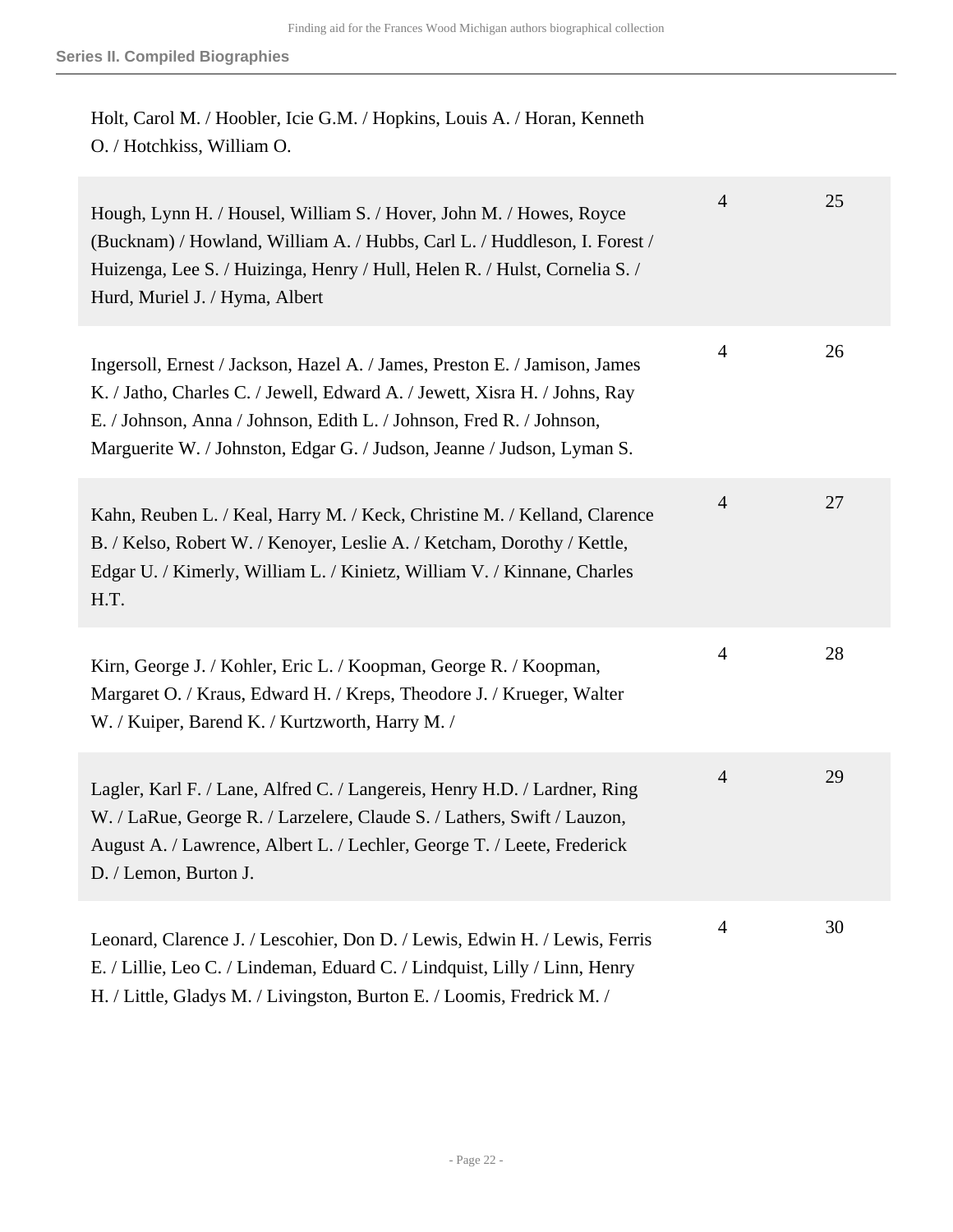| Lovell, Alfred H. / Lovett, William P. / Lowe, Bernice B.J. / Lowrey, |  |
|-----------------------------------------------------------------------|--|
| Harvey H. / Lull, Herbert G. / Lutes, Della T. / Lyons, Dorothy       |  |

| McAllister, High / McCartney, Eugene S. / McClure, Marjorie B. /<br>McCormick, James P. / McCormick, John N. / McCracken, Laurence<br>M. / McGaughy, William H. / McGinley, Lee / McKee, Florence E.M. /<br>McLaughlin, Andrew C. / McLaughlin, David / McNamee, Robert L. /<br>McPharlin, Paul / MacFadden, Clifford H. / Macy, Icie G. / Magary, Alvin<br>E. / Maier, Norman R.F. / Malkus, Alida S. / | $\overline{4}$ | 31 |
|----------------------------------------------------------------------------------------------------------------------------------------------------------------------------------------------------------------------------------------------------------------------------------------------------------------------------------------------------------------------------------------------------------|----------------|----|
| Maniates, Belle K. / Mann, Margaret / March, Dorothy R. / Marckwardt,<br>Albert H. / Markey, Gene / Marlett, Melba G. / Marquis, Samuel S. /<br>Marsh, Florence A. / Marsh, Harriet A. / Marshall, Samuel L.A. /<br>Martin, Margaret N. / Mayo, Nelson S. / Meeter, Harm Henry / Menefee,<br>Ferdinand N. / Mergener, Richard / Mershon, William B. / Millar, Charles<br>E. / Miller, Chester F.         | $\overline{4}$ | 32 |
| Miller, Helen T. / Miller, Henry W. / Milner, Florence C. / Mitchell,<br>Elmer D. / Moehlman, Arthur B. / Moore, Charles / Morgan, Charles S. /<br>Morrison, Roger L. / Morse, Hermann N. / Mosher, Edith R. / Moulton,<br>Forest R.                                                                                                                                                                     | $\overline{4}$ | 33 |
| Moulton, Harold G. / Mulder, Arnold / Mulder, Jacob D. / Muller, Charles<br>G. / Munro, Harry C. / Murphy, George A. / Murray, Sr. Jane Marie /<br>Murton, Jessie W. / Myers, George E                                                                                                                                                                                                                   | $\overline{4}$ | 34 |
| Needham, Mary M. / Nelson, Alfred L. / Newberry, Perry / Newcomb,<br>Harry T. / Nicholson, Watson / Nicholson, Florence E. / Niezychowski,<br>Alfred V. / Nieland, Dirk / Noll, Victor H. / Norcross, Carl H. /<br>Nordmeyer, Henry W. / Norton, William J. / Nyland, Esther D.                                                                                                                          | $\overline{4}$ | 35 |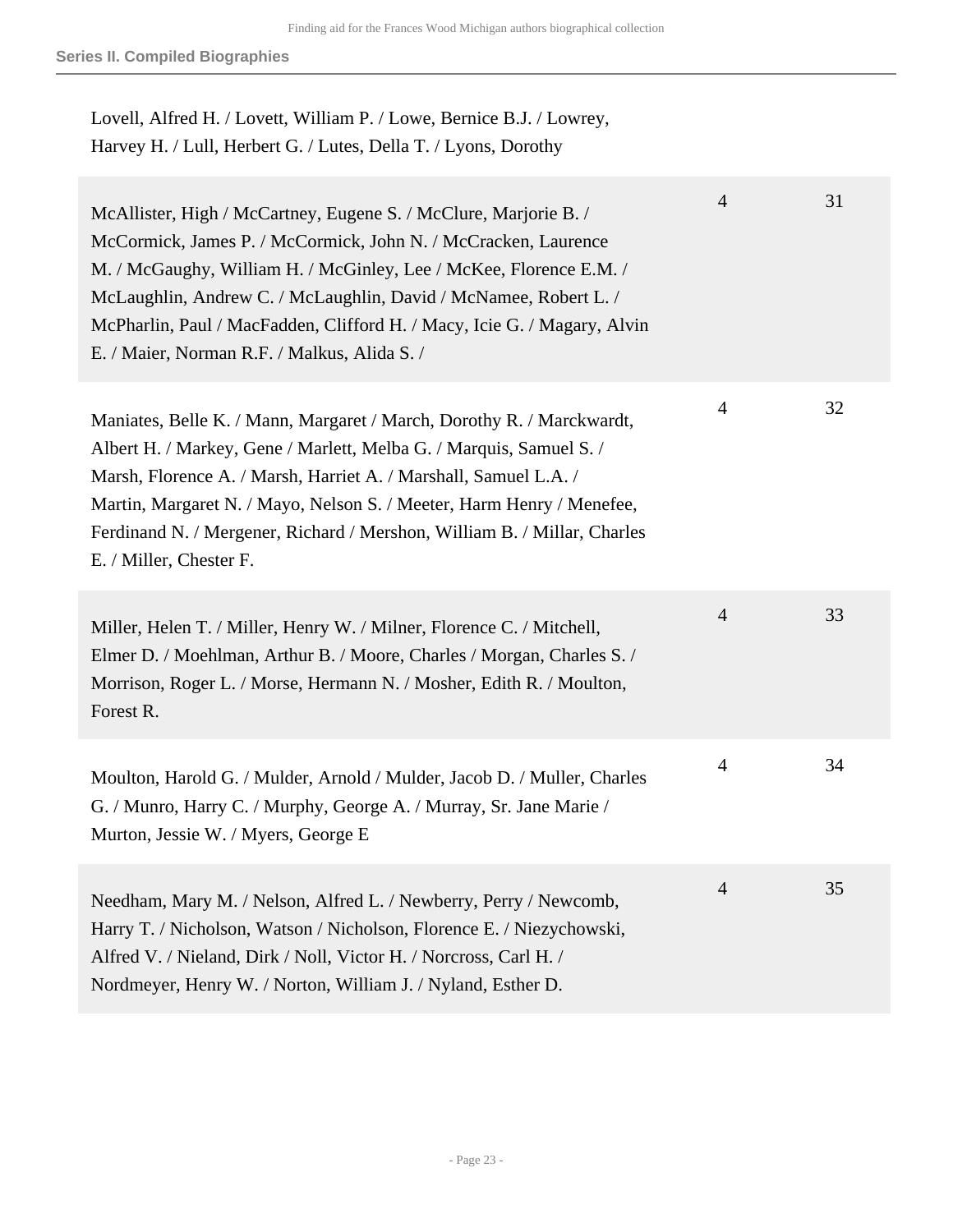| O'Conner, Regina M. / Ogden, Ina D. / O'hara, Barratt / O'Hara, Frank H. /<br>Olson, Willard C. / Ormsbee, Arthur E. / Orr, Myron D. / Orton, Helen F. /<br>Osborn, Chase S. / Osborn, Stella B. / Otto, Henry J. / Owen, Wilbur A.                                                                                                                                               | 5 | 1              |
|-----------------------------------------------------------------------------------------------------------------------------------------------------------------------------------------------------------------------------------------------------------------------------------------------------------------------------------------------------------------------------------|---|----------------|
| Parkins, Almon E. / Parks, Roland D. / Patch, Den E.L. / Paton, William<br>A. / Patten, Bradley M. / Payne, Will / Peliken, Alfred G. / Pellowe,<br>William C.S. / Pennington, Leon A. / Perry, Charles M. / Perry, Maude<br>C. / Peterson, Reuben / Phelps, Everett R. / Phelps, William L. / Pierrot,<br>George F. / Pierson,, Clara D. / Pillsbury, Fred C. / Pinch, Frederick | 5 | $\overline{2}$ |
| Pinchot, Ann / Pirnie, Miles D. / Pittman, Marvin S. / Plumb, Beatrice /<br>Pollack, James K. / Potter, William W. / Pound, Arthur / Prescott, Roland<br>E. / Prescott, William R. / Price, George M. / Purdom, T. Luther                                                                                                                                                         | 5 | 3              |
| Quaife, Milo M. / Randall, John H., Jr. / Rankin, Carroll W. / Rankin,<br>Thomas E. / Rathbone, Alfred D. / Rawlinson, Eleanor / Raymond,<br>Nancy / Reccord, Augustus P. / Reck, Franklin M. / Reed, Henry R. /<br>Reed, Thomas H. / Reedy, Daniel L. / Reeves, Jesse S. / Reichart, Walter<br>A. / Remer, Charles F. / Remick, Grace M. / Rice, Merton S. / Rich, Daniel<br>L.  | 5 | $\overline{4}$ |
| Rich, Townsend / Richardson, Edgar P. / Richmond, Henry J. /<br>Richtmeyer, Cleon C. / Ridley, Clarence E. / Riggs, Henry E. / Rightor,<br>Chester E. / Rivett, Byron J. / Robbins, Frank E. / Robins, Daniel M. /<br>Robinson, Sarah / Rodkey, Robert G. / Roethke, Theodore / Rolfe, John<br>C. / Romig, Walter / Rood, John R. / Rood, Royal D. / Rooks, Albertus J.           | 5 | 5              |
| Rosalita, Mary / Rose, Ray C. / Rosenberg, Louis J. / Ross, Margaret<br>I. / Rourke, Constance M. / Rouse, Louis J. / Rowe, Dorothy / Rowe,                                                                                                                                                                                                                                       | 5 | 6              |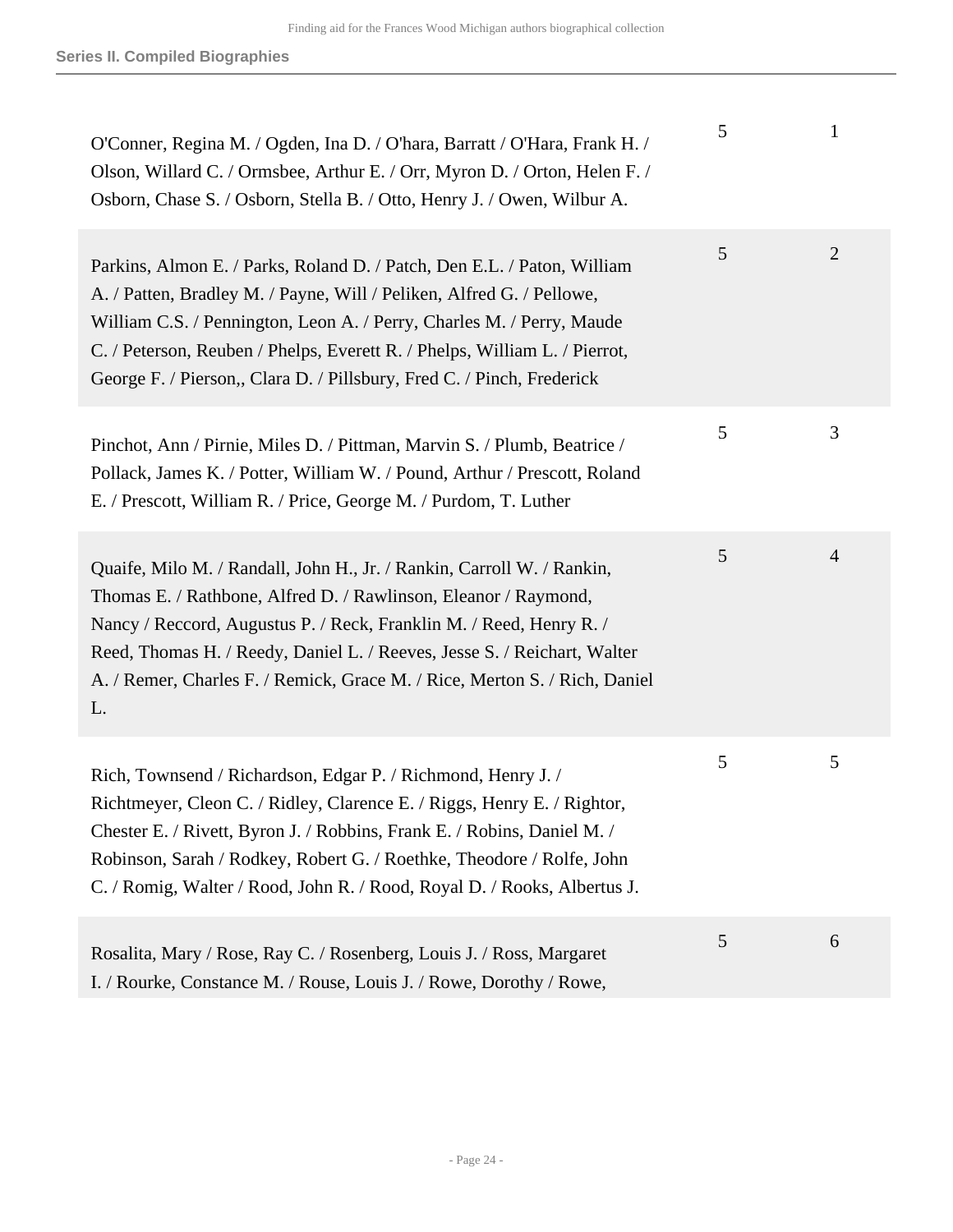| Kenneth T. / Ruddiman, Edsel A. / Rufus, W. Carl / Running, Theodore<br>R. / Russell, Nelson V. / Ruthven, Alexander G.                                                                                                                                                                                                                                                                                                          |   |    |
|----------------------------------------------------------------------------------------------------------------------------------------------------------------------------------------------------------------------------------------------------------------------------------------------------------------------------------------------------------------------------------------------------------------------------------|---|----|
| Sadony, Joseph A. / Sagabard, Raven / Sagendorp, Kent / Sanders, Gerald<br>D. / Sanderson, (Ezra) D. / Sangren, Paul V. / Sarett, Lew / Savage, Henry<br>H. / Savage, Shirley P. / Schaver, John L. / Schermerhorn, James Sr. /<br>Schermerhorn, James Jr. / Schmidt, John / Scholl, John W. / Schoolland,<br>Klaas / Schoolland, Marian M. / Schorling, Raleigh H. / Schurtz, Shelby<br><b>B.</b>                               | 5 | 7  |
| Scott, Irving D. / Seeley, Charles S. / Selling, Lowell S. / Service, Jerry<br>H. / Severance, Henry O. / Severn, Hermon H. / Shattuck, Marquis E. /<br>Shaw, Wilfred B. / Shull, Aaron F. / Sikkens, Helen K. / Silliman, Sue I. /<br>Simes, Lewis M. / Simmons, V.L.R. / Simonds, William A. / Simpson,<br>Samuel / Slootmacher, Wilhelmina / Slosson, Pretson W. / Smedley,<br>Harold H.                                      | 5 | 8  |
| Smith, Allen F. / Smith, Clarence B. / Smith, Elmer D. / Smith, Ferris /<br>Smith, Hal H. / Smith, Kenneth / Smith, Richard A. / Smits, Anna Mary<br>W. / Smitter, Wessel / Snell, LeRoy W. / Snyder, Lefa E. / Sparks, Frank<br>M. / Sprague, Marie H. / Sprout, Harold H. / Stair, Grace C. / Stalker,<br>Edward A. / Stanley, Rae / Stark, George W.                                                                          | 5 | 9  |
| Staunton, Schuyler / Stephanson, Orlando W., Sr. / Stevens, Alviso B. /<br>Stevens, Frances R. / Stevens, James F. / Stevenson, Charles / Stevenson,<br>Franklin L. / Stocking, Charles H. / Stockman, Dora H. / Stoddard, Elliot<br>J. / Stonehouse, Ned B. / Street, Roy F. / Stuart, William / Stutsman,<br>Rachael / Swarthout, Glendon / Sweeny, Mary E. / Swift, Herbert I. /<br>Swigert, Arthur M. / Sylvester, Harold F. | 5 | 10 |
| Talbot, Fannie S. / Tatlock, Orrett / Taylor, Ora B. / Taylor, William R. /<br>Teichner, Miriam / Terpenning, Walter A. / Thieme, Hugo P. / Thompson,                                                                                                                                                                                                                                                                            | 5 | 11 |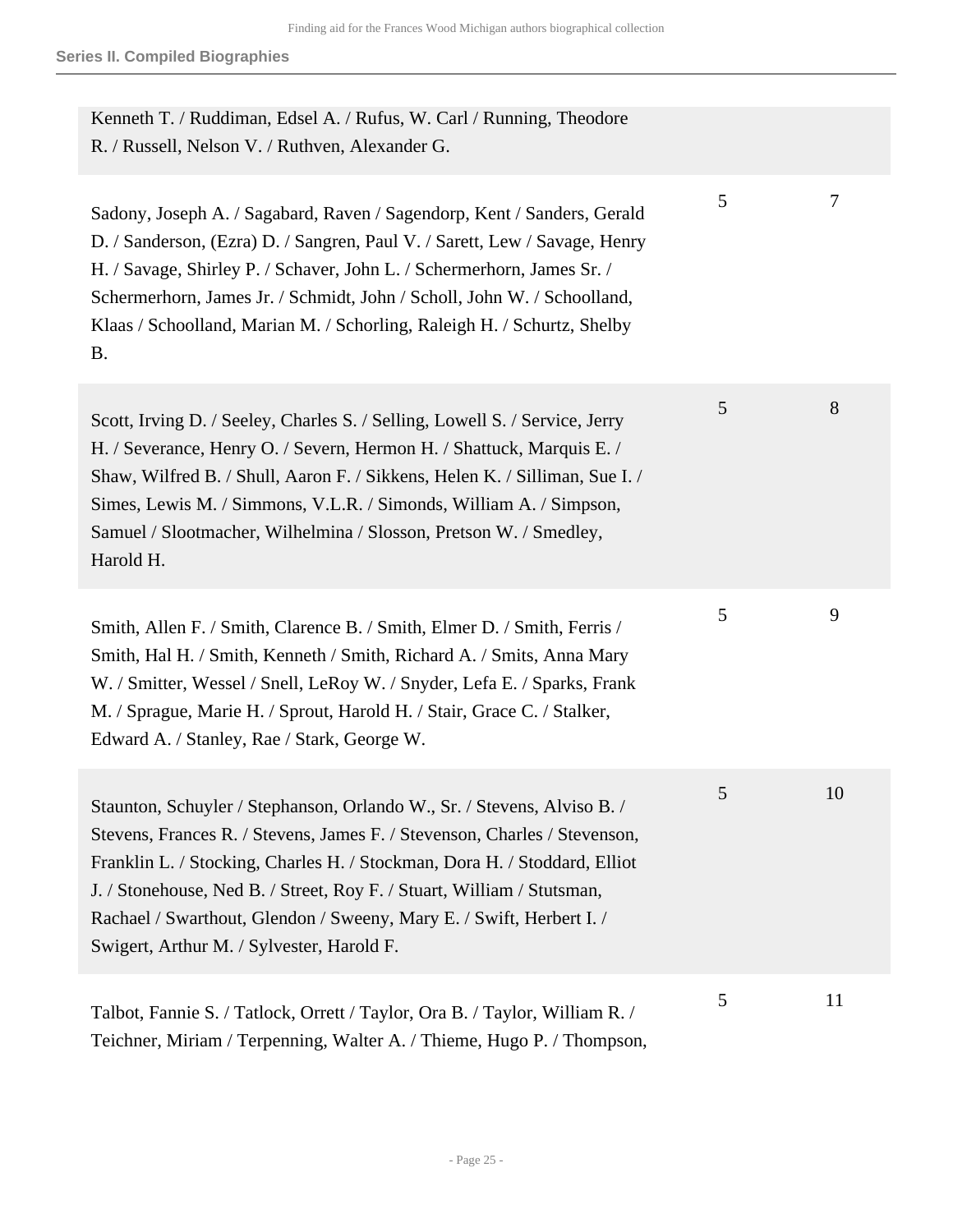Carl D. / Thompson, Charles W. / Thompson, Ethan W. / Thorpe, Clarence D. / Tibbitts, Clark

| Tinney, Flossie E. / Titus, Harold / Towne, Arthur E. / Townsend, Edgar<br>J. / Trask, John W. / Trotter, Melvin E. / Trow, William C. / Troxell,<br>Eleanor / Trueblood, Thomas C. / Turner, Robert C. / Turnquist, Carl H.                                                                                                                                                                                                                                | 5 | 12 |
|-------------------------------------------------------------------------------------------------------------------------------------------------------------------------------------------------------------------------------------------------------------------------------------------------------------------------------------------------------------------------------------------------------------------------------------------------------------|---|----|
| Udmark, John A. / Upson, Lend D. / Valentiner, Wilhelm R. / VanAndel,<br>Henry J. / VanBaalen, Jan K. / VanCoevering, Jack A. / Vandenbosch,<br>Amry / VandenBroek, Johannes / Vander Slice, Austin / VanDeusen,<br>Delia / VanDore, Wade / VanDyne, Edith / VanValkenburgh, Mills M. /<br>Van Vechten, Courtland C., Jr. / Viall, Edward J. / Villers, Thomas J. /<br>Vincent, Elizabeth L. / Voelker, Paul F. / Voltmer, Edward F. / Voorhies,<br>Amos E. | 5 | 13 |
| Wagner, Philip M. / Waite, John B. / Walcott, Fred G. / Waldo, Harold<br>W. / Waldron, Webb / Walker, Louis C. / Walker, Mildred M. / Wallin,<br>VanArthur / Ward, Archibald / Wargelin, John / Waterman, LeRoy /<br>Waterman, Philip F. / Watters, Garnette / Waugh, Edgar W. / Weaver,<br>(Ray) Bennett / Webster, Elizabeth / Weller, Carl V. / Wells, Jonathan /<br>Westveld, Ruthford H.                                                               | 5 | 14 |
| Weybrew, Gertrude M. / Whalen, Cecile M. / Wheeler, William H. /<br>White, Alfred H. / White, Edna N. / White, Lee A. / White, Stewart E. /<br>White, Trumbull / Wilcox, John C. / Wilds,, Harvey B. / Willard, Hobart<br>H. / Willett, Herbert L. / Williams, Neil H. / Willoughby, George A. /<br>Willson, Lou / Wilson, Lucius E. / Wilson, Sherman R. / Winter, John G.                                                                                 | 5 | 15 |
| Winters, Janet L. / Wood, James C. / Woodburn, James A. / Worden,<br>Edward C. / Workman, Helen C. / Wykes, Frances M. / Wyngaarden,<br>Martin J. / York, Francis L. / York, (Leila) Dorthea / Youngman, Clifton                                                                                                                                                                                                                                            | 5 | 16 |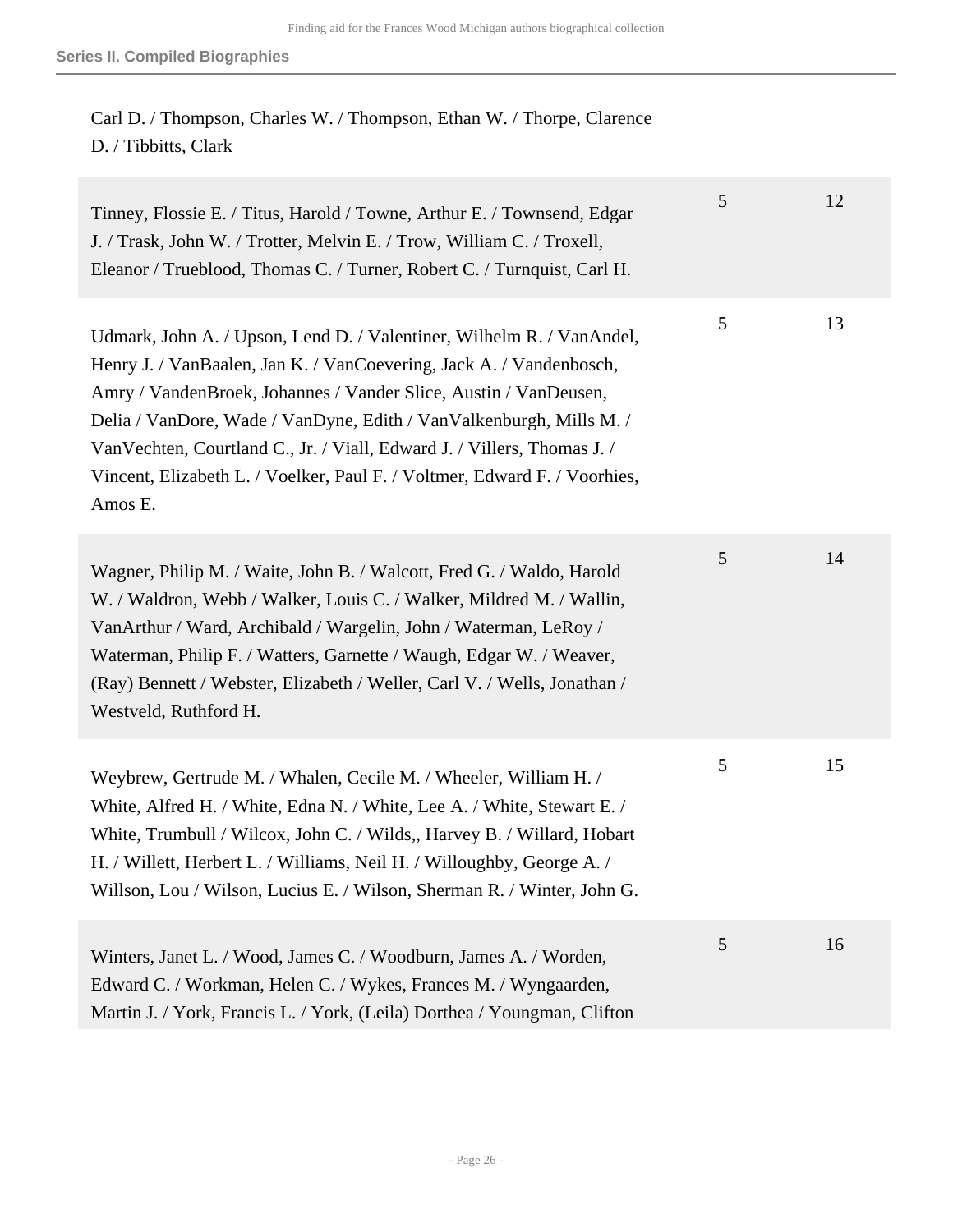A. / Zeigen, Frederic H. / Ziemer, Gregor / Ziporyn, Isadore / Zwemer, Samuel M.

#### <span id="page-26-0"></span>**Series III. Photographs**

|                                                                                                                                                                                                                                                                                                                                                 | <b>Box</b> | Folder |
|-------------------------------------------------------------------------------------------------------------------------------------------------------------------------------------------------------------------------------------------------------------------------------------------------------------------------------------------------|------------|--------|
| Ackerman, Goldie S. / Adams, George M. / Allen, Eugene / Allen, George<br>H. / Altrocchi, Julia C. / Anderson, Helen K. / Armstrong, Louise V. /<br>Audrus, Edythe F. / Averill, E.M. / Babcock, Robert / Badfish, Morton /<br>Baker, R. Ray / Angell  See 142-6-11                                                                             | 6          | 1(12)  |
| Barton, G.C. / Baxter, Charles H. / Beglinger, Nina J. / Bennett, James<br>O. / Bennett, Jesse M. / Bennett, William L. / Bessey, Ernst A. / Blake,<br>Eleanor / Boston, Orlan W. / Braden, James A. / Bradley, Daniel F. /<br>Braun, V.O.                                                                                                      | 6          | 2(12)  |
| Bromage, Arthur W. / Brown, Everett S. (graphic clipping only) / Buell,<br>Mahlon H. / Bunch, Taylor G. / Callahan, Leo F. / Campau, Ethel L. /<br>Campbell, Douglas H. / Chase, Frances W. / Claggett, Ralph P. / Clark,<br>E.M. / Cleary, P. Roger / Clute, William H.                                                                        | 6          | 3(12)  |
| Cody, A. Sherwin / Cracker, Ruth / Crawford, Mildred G. / Crellin,<br>Charles G. (Bad copy from a newspaper or other published source) / Cross,<br>A. Lyon / Daniels, F.P. / DeJong, David C. / DeJong, Meindert / DeKruif,<br>Paul Henry / Dimnent, Edward D. (Graphic clipping only) / D'Ooge,<br>Benjamin / Doub, Arnold / Dunbar, Willis F. | 6          | 4(13)  |
| Duncan, Ida R. / Dunham, Walter L. / Dykema, Peter W. / Emmons, Lloyd<br>C. / Fairchild, David / Fall, Frank A. / Fideler, Raymond E. / Finton,                                                                                                                                                                                                 | 6          | 5(12)  |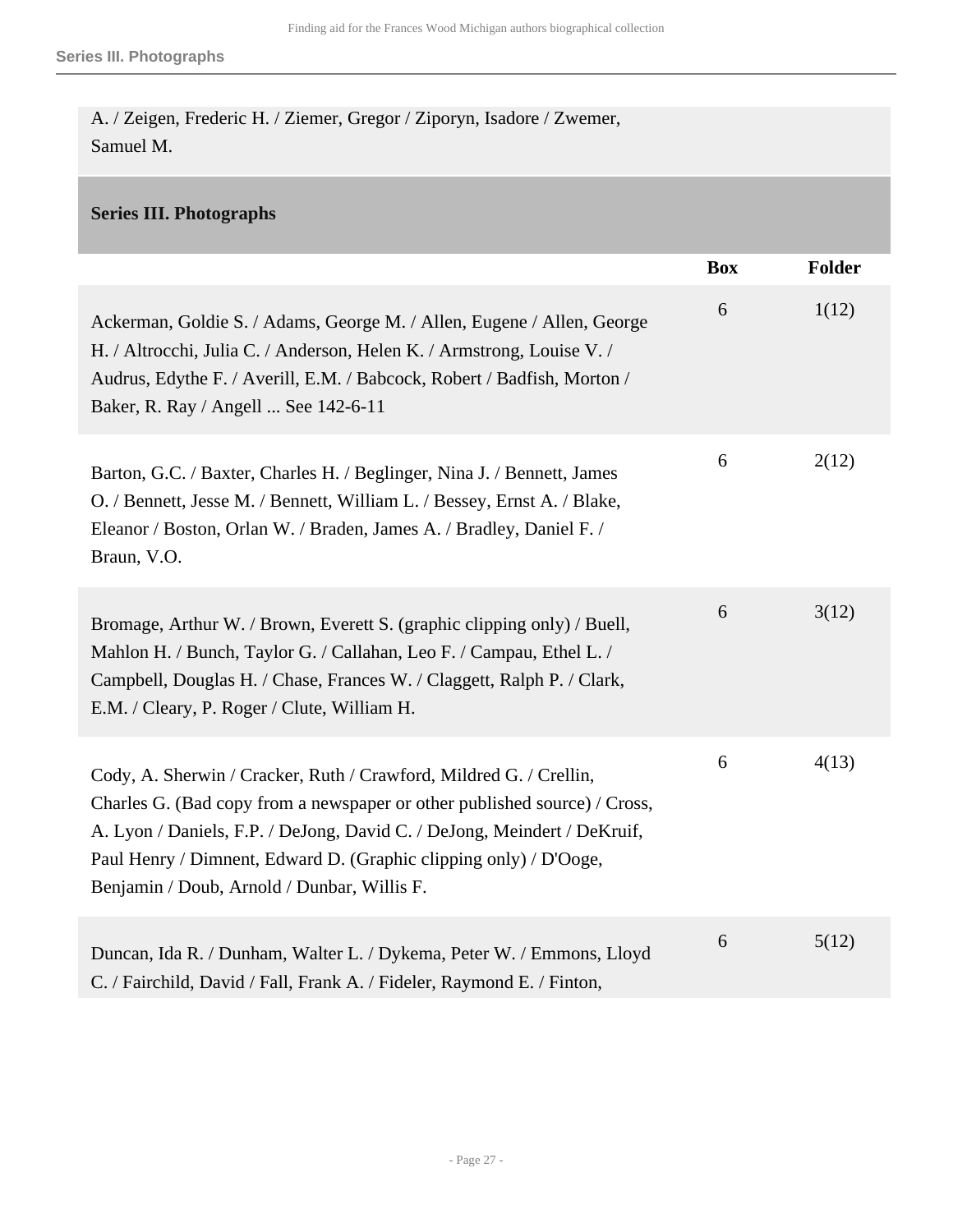| Walter L. / Fischbach, Julius / Fisher, Ernest / Fitzpatrick, Loretta M. /<br>Ford, R. Clyde /                                                                                                                                                                                                                 |   |        |
|----------------------------------------------------------------------------------------------------------------------------------------------------------------------------------------------------------------------------------------------------------------------------------------------------------------|---|--------|
| Forsythe, Warren E. / Foust, Judson W. / Fox, Emma A. (graphic clipping<br>only) / Fraser, Chelsea / Freund, Philip H. / Fryklund, Verne C. / Fuller,<br>George N. / Gauss, Christian / Gibson, George H. / Giffin, James A. /<br>Glosson, Preston / Goodwin, Vera V.                                          | 6 | 6(12)  |
| Gould, Lawrence M. (photo of his bust, not himself) / Grant, Maude M.<br>Haines, Donald H. / Hall, Robert B. / Halladay, Anne M. / Hanne, Willard<br>G. / Hardy, Mary E. / Harrop, Arthur H. / Hart, Lloyd C. / Hayne, Coe /<br>Henderson, Thomas / Hirshfield, Clarence / Hoekstra, Peter / Horton,<br>George | 6 | 7(14)  |
| Hough, Lynn H. / Housel, William E. / Howland, William / Hubbs, Carl<br>L. / Huizinga, Henry / Hurd, Muriel J. / Johnson, Fred / Johnston, Edgar<br>G. / Johnston, Marguerite / Kahn, Reuben L. / Kelso, Robert W. / Kesslere,<br>George M.                                                                    | 6 | 8(12)  |
| Kinietz, W. Vernon / Koopman, G. Robert / Kreps, Theodore J. / Lagler,<br>Karl F. / Lane, Alfred C. / Lechler, Goerge / Lewis, Ferris E. / Linn, H.H. /<br>Lutes, Della T. / Lyons, Dorothy T. / Maier, Norman R. / Markey, Gene                                                                               | 6 | 9(14)  |
| Marlett, Melba / Marsh, Florence A. / Marsh, Harriet A. / Marshall,<br>Samuel L.A. / Mayo, Nelson S. / McGaughey, William H. / Menefee,<br>Ferdinand N. / Miller, Charles E. / Moore, Charles / Morrison, Roger L. /<br>Mosher, Edith / Moulton, Harold G.                                                     | 6 | 10(12) |
| Muller, Charles G. / Munro, Harry C. / Murphy, George A. / Myers,<br>George E. / Nicholson, Florence / Nicholson, Watson / Noll, Victor H. /<br>Norcross, Carl / O'Hara, Frank H. / Ormsbee, Arthur / Orton, Helen F. /                                                                                        | 6 | 11(12) |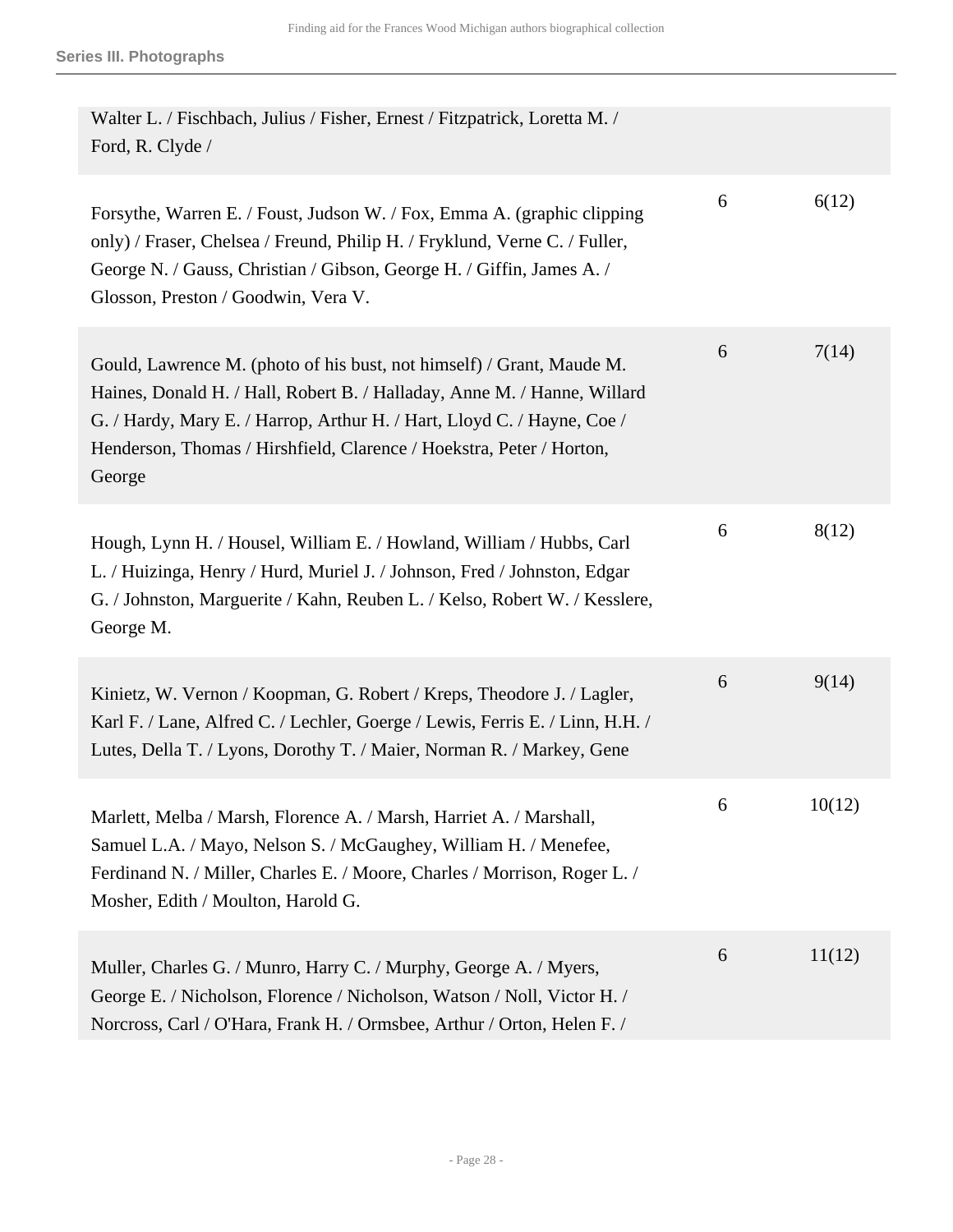**Series III. Photographs**

| Osbourne, Chase F. (Osborn, Chase S.) (Graphic clipping only) / Note:<br>Also a graphic clipping for Angell, James B. on the opposite side of the<br>Osborn image. / 13 images on 12 items in the folder, 3/31/2008                                                                                                                                                                            |   |        |
|------------------------------------------------------------------------------------------------------------------------------------------------------------------------------------------------------------------------------------------------------------------------------------------------------------------------------------------------------------------------------------------------|---|--------|
| Pennington, Leon A. / Perry, Charles W. / Phelps, Everett R. / Pierrot,<br>George F. / Pillsbury, Fred C. / Pinchot, Ann / Pittman, Marvin S. /<br>Prescott, Roland E. / Rawlinson, Eleanor / Reccord, Augustus P. / Reed,<br>Henry R. / Reedy, Daniel L. /                                                                                                                                    | 6 | 12(12) |
| Richtmeyer, Cleon C. (graphic clipping only) / Robins, Daniel M. /<br>Roethke, Theodore / Rose, Ray C. / Ross, Margaret I. / Rowe, Kenneth T. /<br>Running, Theodore / Russell, Nelson V. / Ruthven, Alexander G. / Sadony,<br>Joseph / Sagendorph, Kent / Savage, Shirley P. / Note: The Sadony image<br>is a photo of a drawing by Mabel Rollins Harris, Boston 1931. Good<br>quality image. | 6 | 13(12) |
| Schaver, John L. / Schermerhorn, James. Sr. (graphic clipping only) /<br>Seely, Charles S. / Service, Jerry H. / Shattuck, Marquis E. / Shaw, Wilfred<br>B. / Sikkens, Helen K. / Silliman, Sue I. / Smedley, Harold H. (shown in<br>fishing garb, standing midstream) / Smith, Clarence B. / Smith, Elmer D. /<br>Snyder, Lefa E.                                                             | 6 | 14(13) |
| Stevens, Frances R. (Christopher Hale) June 29, 1932 photo / Stevenson,<br>Franklin L. (poor quality from a publication) / Stocking, Charles<br>H. / Stockman, Dora H. / Stoddard, Elliot J. (graphic clipping only) /<br>Swarthout, Glendon (graphic clipping only) / Sweeny, Mary E. / Talbot,<br>Fannie S. / Thompson, Ethan W. / Towne, Arthur E. / Townsend, Rick /<br>Turner, Robert C.  | 6 | 15(12) |
| Turnquist, Carl H. / Udmark, John A. / VanAndel, Henry J. / VanDeusen,<br>Delia / VanDore, Wade / VanOoevering, Jack / Viall, Edward J. / Villers,                                                                                                                                                                                                                                             | 6 | 16(12) |